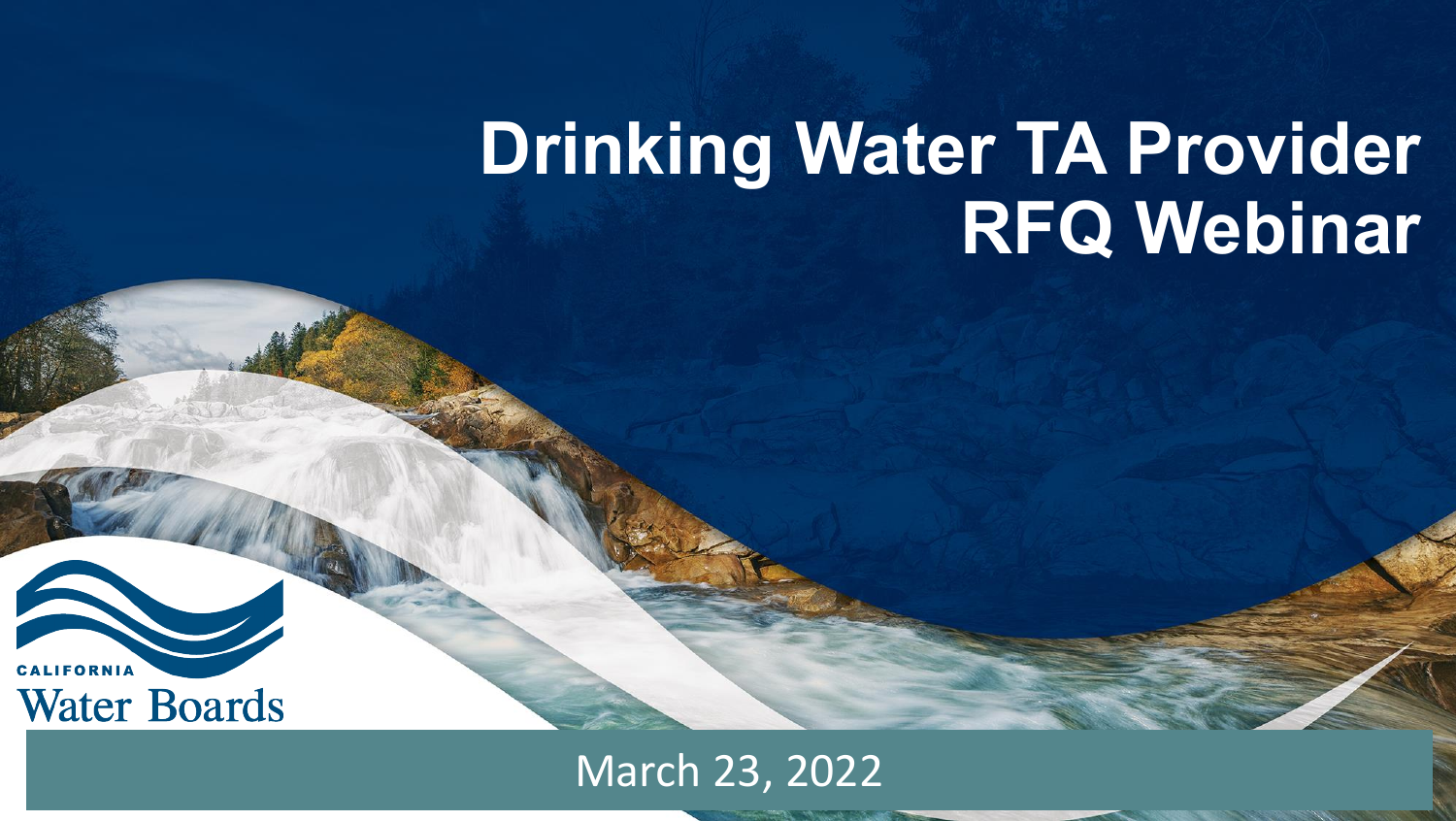# **Ways to Participate**

**Raise Hand** 

**Q&A**







#### California Water Boards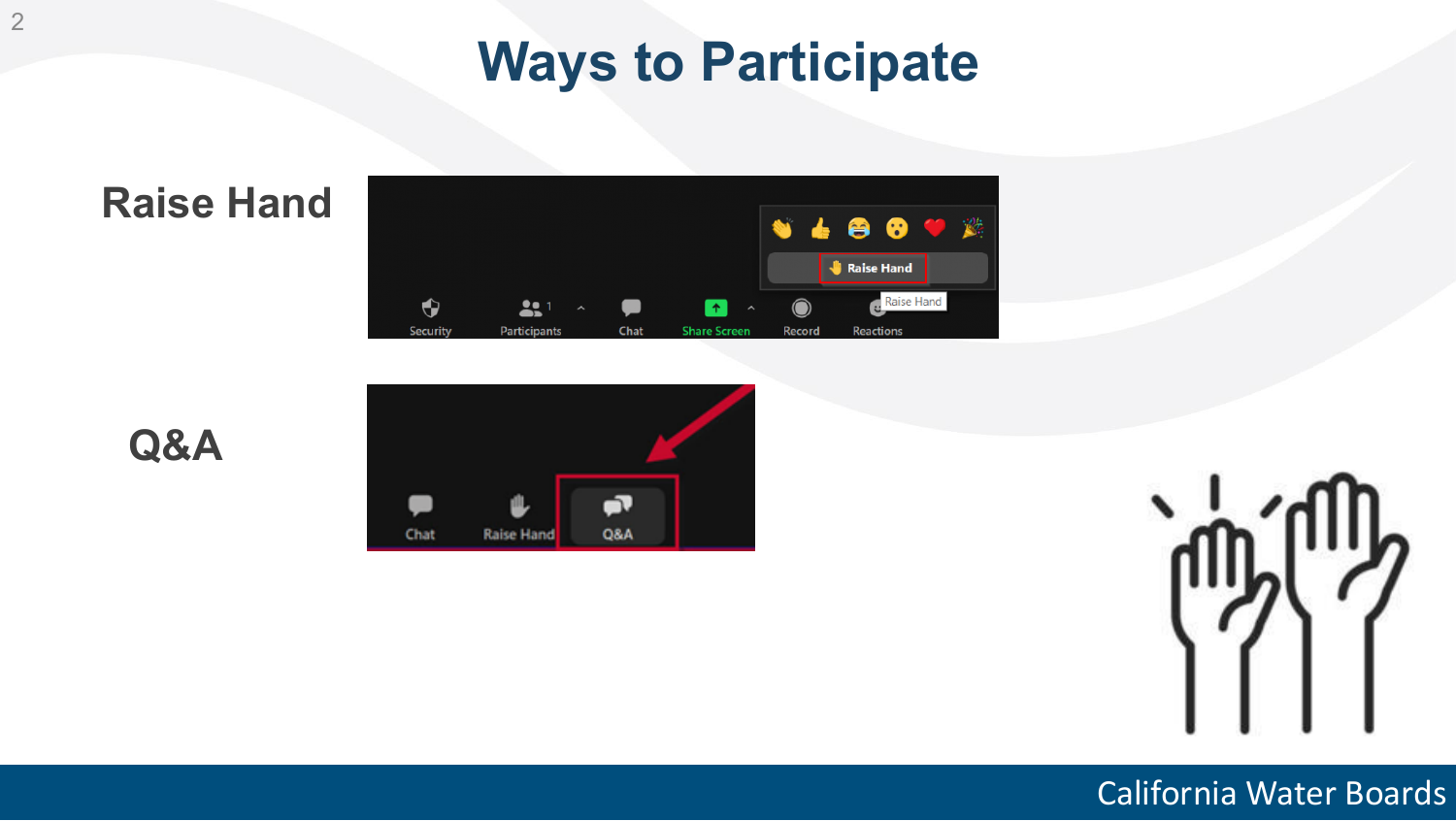# **Meeting Logistics**

- This meeting is being recorded
- Mute yourself when you are not speaking
- Make sure your screen name reflects your actual name
- Rejoin the meeting if you get disconnected
- If you need technical assistance, email [OPP-Contact@waterboards.ca.gov](mailto:OPP-Contact@waterboards.ca.gov) or use Q&A
- Take breaks as needed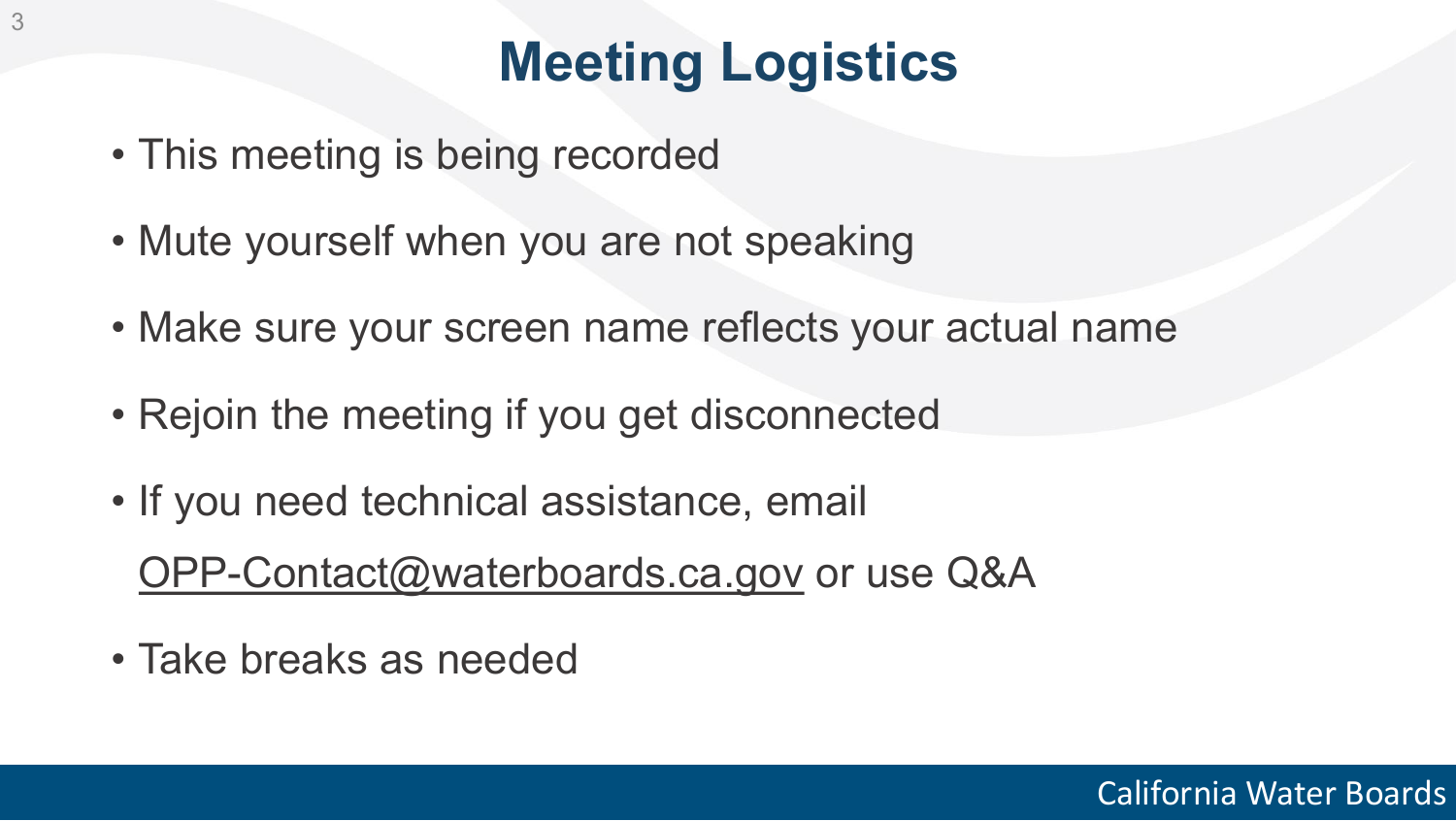# **Agenda**

- **Introduction TA Funding Program**
- **Funding Partners / Administrators**
- **Drinking Water TA RFQ Guidelines**
- **Request for Qualifications Process**
- **Technical Assistance Funding Process and Timing**
- **General Program Requirements**
- **SOQ Instructions**
- **Q&A**

4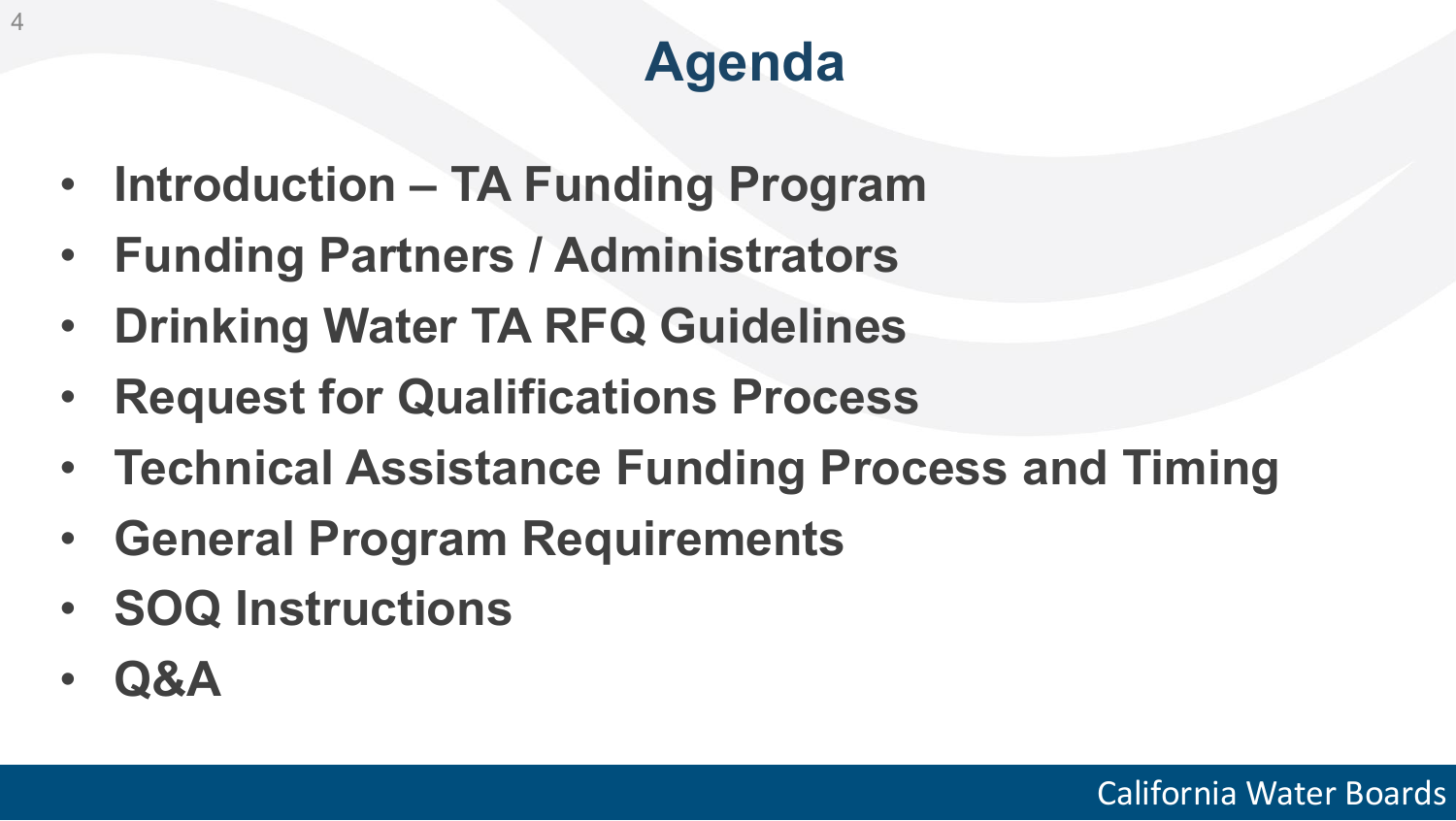# **Introduction Technical Assistance (TA) Funding Program**

#### **What TA Funding does:**

• Addresses community drinking water and wastewater needs

**Who may receive TA:** 

- Community & State Small Water Systems
- Non-Profit NTNC Water Systems
- Tribes
- Communities not served by a Public Water System

#### **Who provides TA:**

- TA Providers (organizations contracted by the Water Board whom the state board has determined is competent to assist a water system …."
- Qualified TA Provider Pool is ONLY for Drinking Water TA Providers

5

#### California Water Boards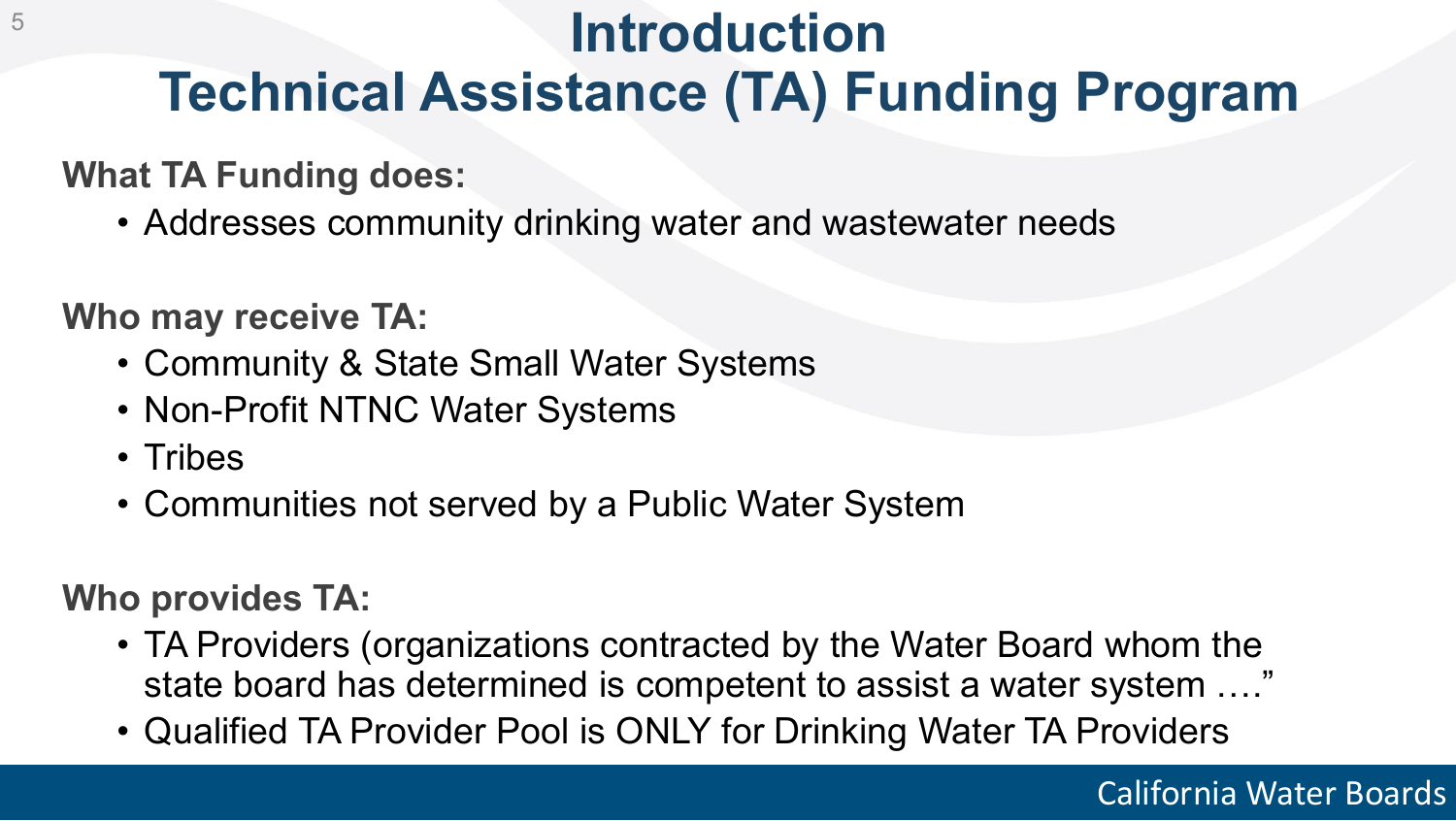# **Technical Assistance Funding Program (cont.)**

# **How to apply for TA:**

Assistance Requests are continuously accepted and available on the

## [TA Funding Program webpage](https://www.waterboards.ca.gov/water_issues/programs/grants_loans/tech_asst_funding.html)

# **Potential Assistance Types:**

- Project coordination and development
- Engineering and environmental analysis
- Legal assistance
- Additional eligible TA work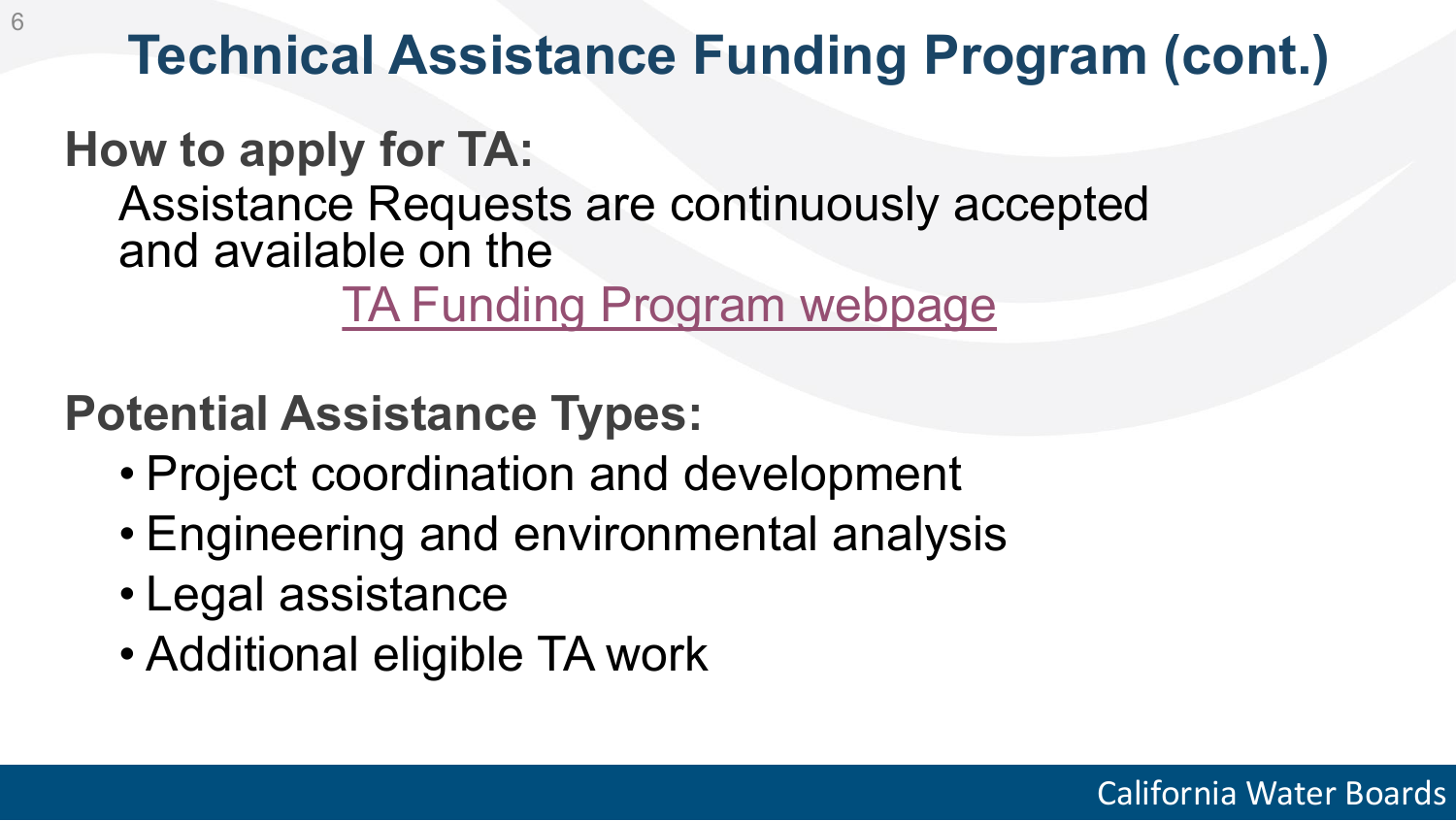## **Regional Scale Funding Partners What they are:**

- TA Provider that coordinates with and funds Community Partners outreach and engagement activities.
	- \* Learn More: Funding Partner Q&A Open House, April 11

## **How to become one:**

7

- Submit application by April 15, 2022
- Meet TA Provider eligibility guidelines (Appendix C, Safe and Affordable Drinking Water Fund Policy)
- Submit Drinking Water TA SOQs

o Select "Community Engagement" category

o Describe experience subcontracting and managing grants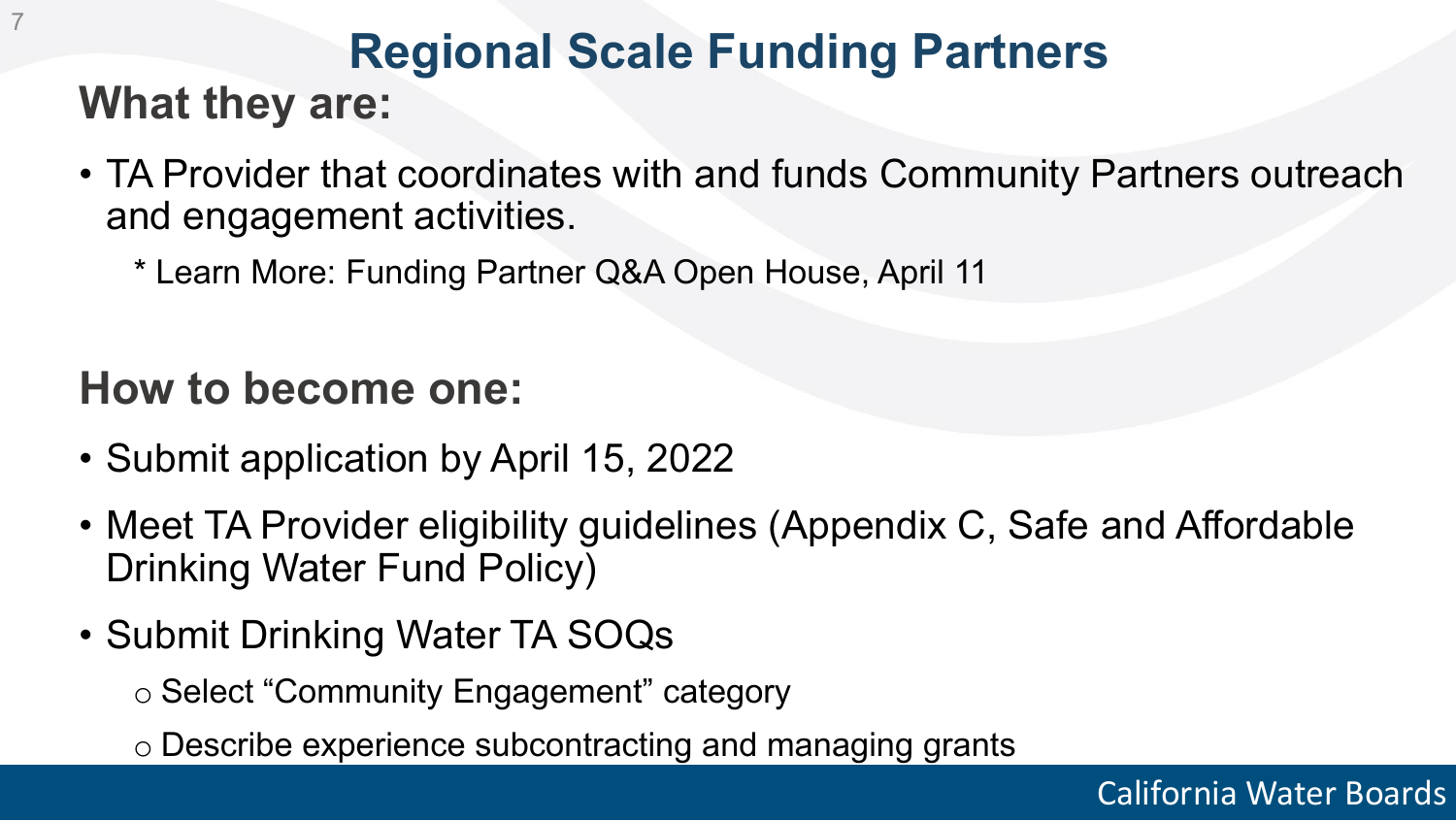# **Regional Scale Funding Partners (cont.)**

# **Funding Partner Tasks:**

- Liaise between Safe and Affordable Funding for Equity and Resiliency (SAFER) program staff and Community Partners.
- Monitor and coordinate Community Partner progress and deliverables.
- Maintain Community Partners communication, relationships, and support.
- Alert Water Boards staff of drinking water issues.
- Liaise between local organizations and government agencies and report on progress and metrics.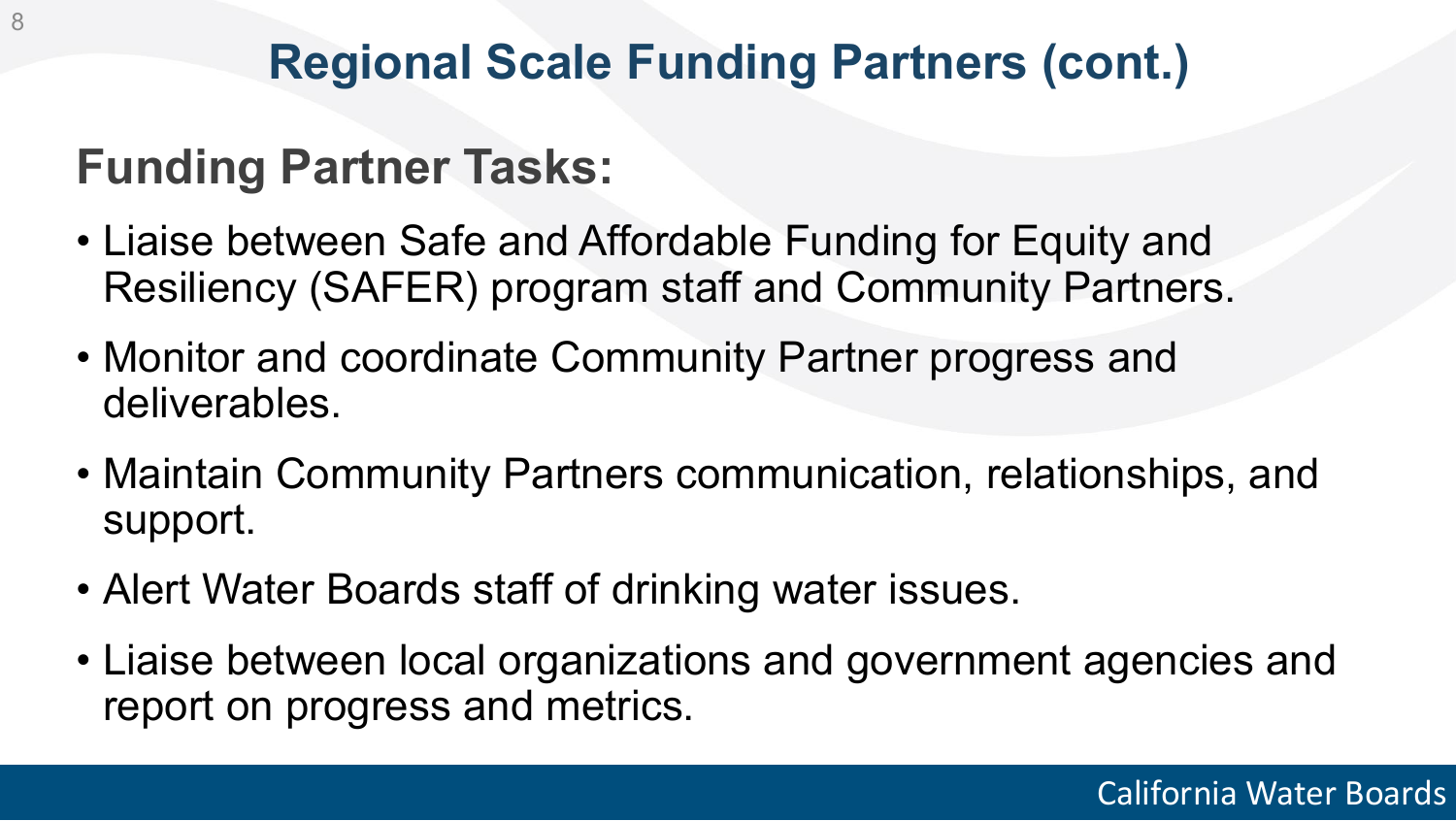# **Drinking Water Administrator Program RFQ Guidelines**

## **What they do:**

9

Provide managerial and technical support to water systems unable to consistently obtain these services.

## **Administrator Pool:**

- RFQ is continuous advertisement; may be completed at any time.
- Administrator candidate pool will be maintained and continuously updated.
- Water Board may appoint an administrator to assume full managerial control over a designated water system.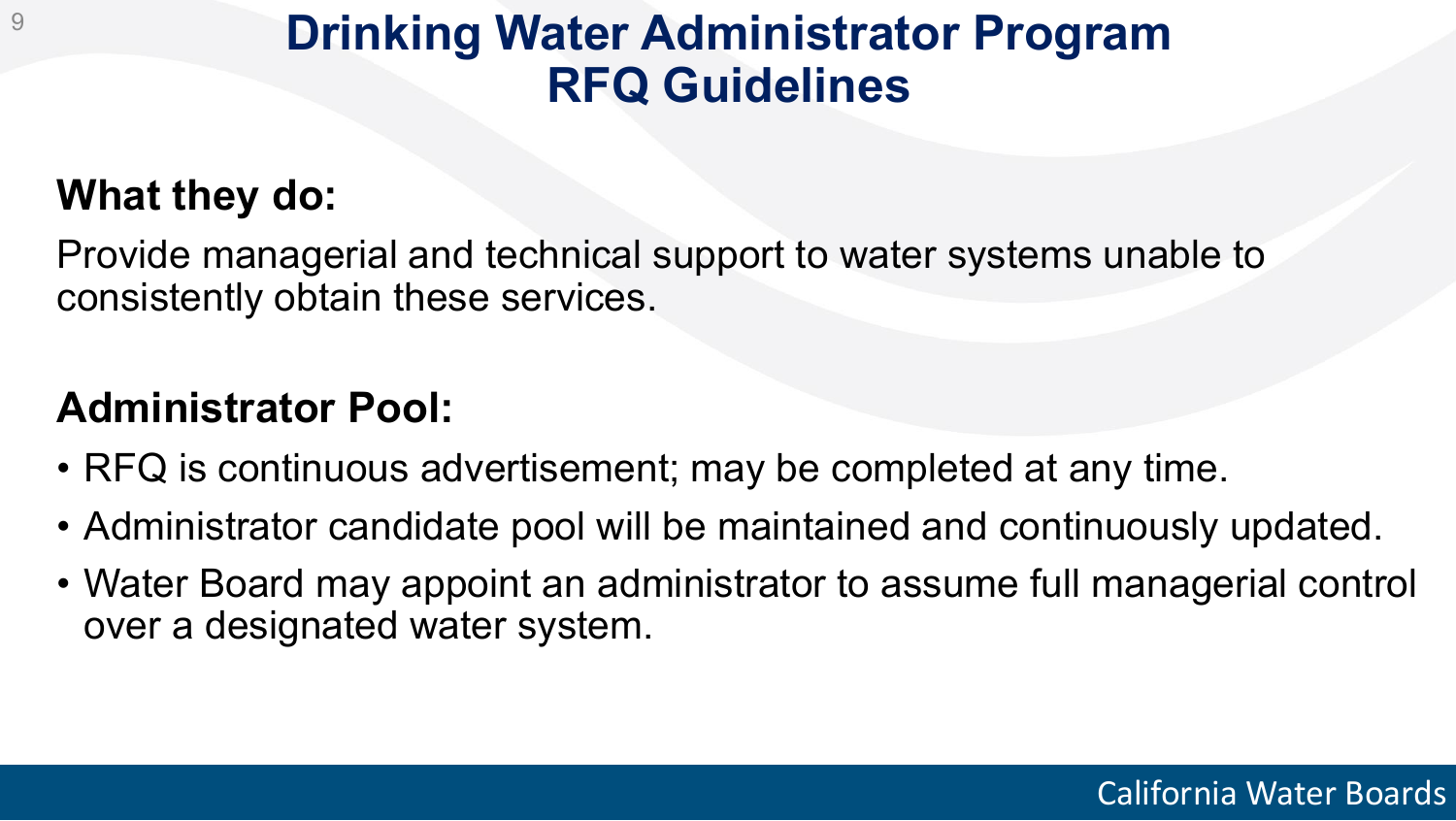# **Drinking Water Administrator Program RFQ Guidelines (cont.)**

#### **Applicants must be able to:**

10

- Manage, operate, and perform long-term planning for failing water system.
- Transition water system to longer-term sustainable solution.

### **Learn more / Join Administrator Pool:**

Water System Administrator: Information for Potential Administrators webpage [www.waterboards.ca.gov/drinking\\_water/certlic/drinkingwater/future-administrator](http://www.waterboards.ca.gov/drinking_water/certlic/drinkingwater/future-administrator)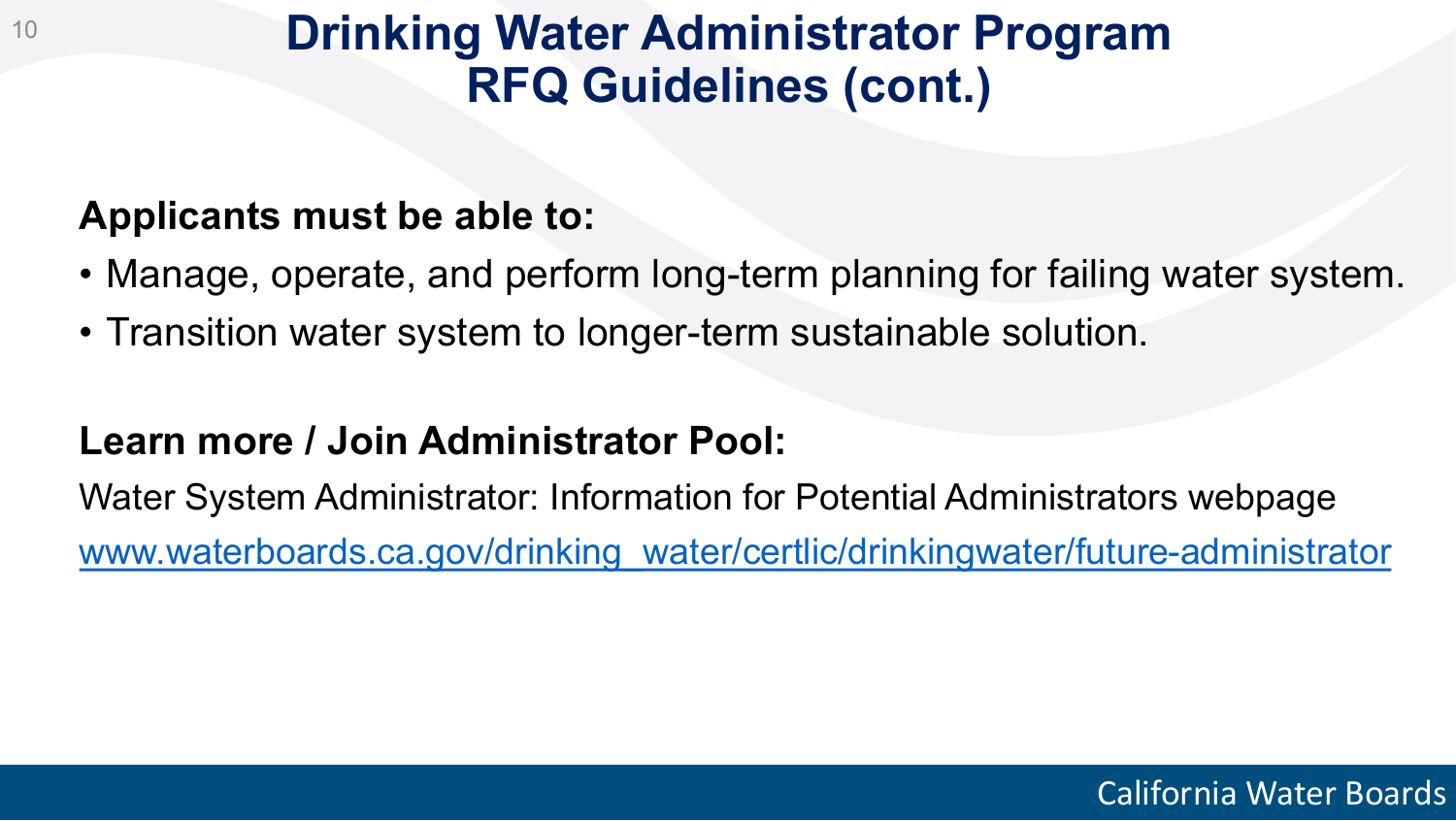# **Drinking Water TA Provider RFQ Guidelines**

### **What they do:**

Assist a water system by providing administrative, technical, operational, legal, or managerial services.

#### **Assistance provided:**

- Consistent with historically provided TA.
- Funded by SADW Fund and/or other TA funding sources for eligible entities.
- Additional service types to be added to TA Program portfolio.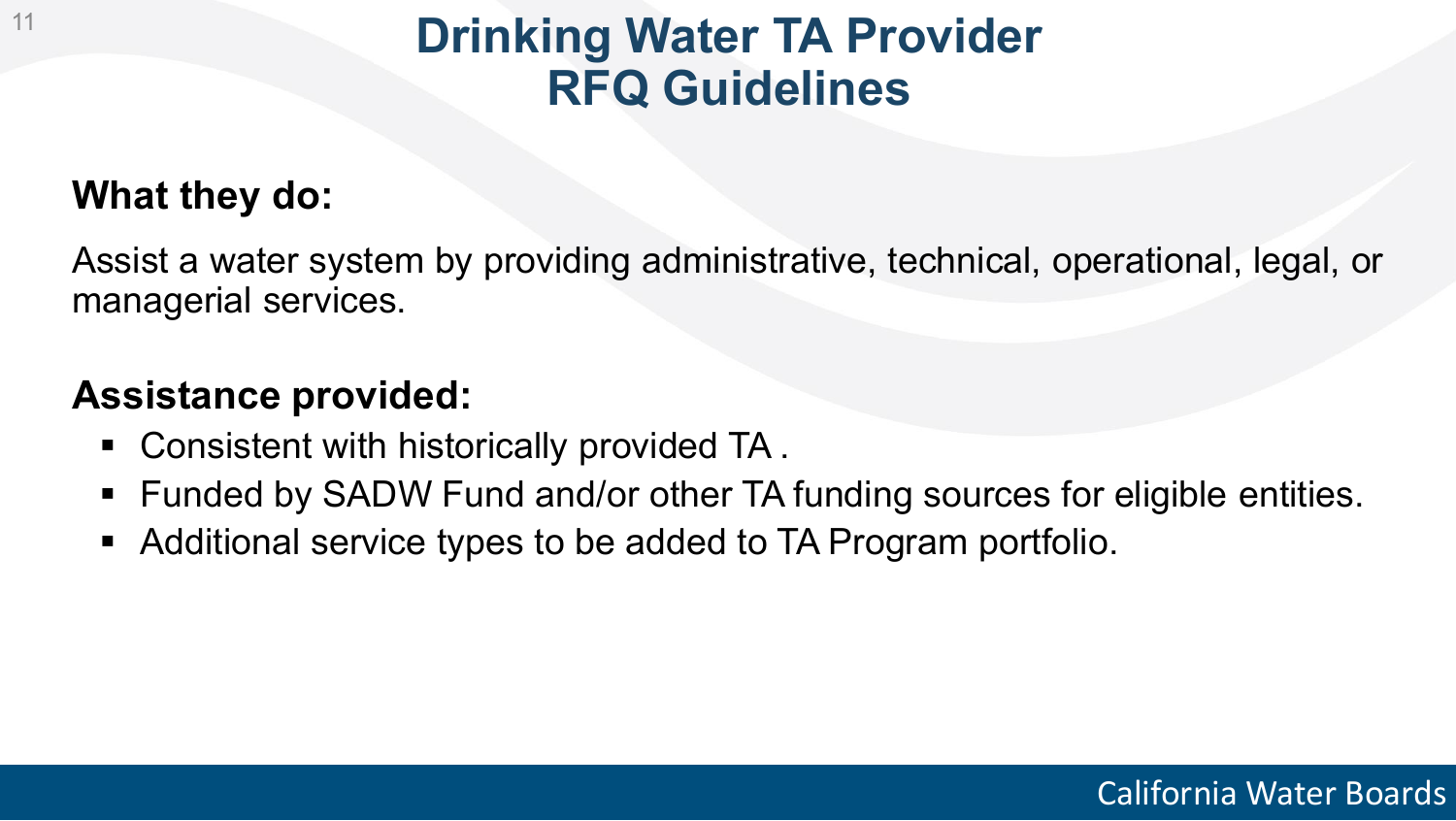# **Request for Qualifications (RFQ) Process**

## **TA Provider Pool:**

- Submit Statement of Qualifications (SOQ's) to be considered for inclusion.
- RFQ is continuous advertisement; may be completed at any time.
- Pool will be maintained, updated, and available on Technical Assistance Funding Program webpage at: [www.waterboards.ca.gov/water\\_issues/programs/grants\\_loans/tech\\_asst\\_funding](http://www.waterboards.ca.gov/water_issues/programs/grants_loans/tech_asst_funding)

## **RFQ process (3 phases):**

- 1. SOQ submittal
- 2. SOQ evaluation
- 3. Approval or denial of candidates for the qualified TA Provider pool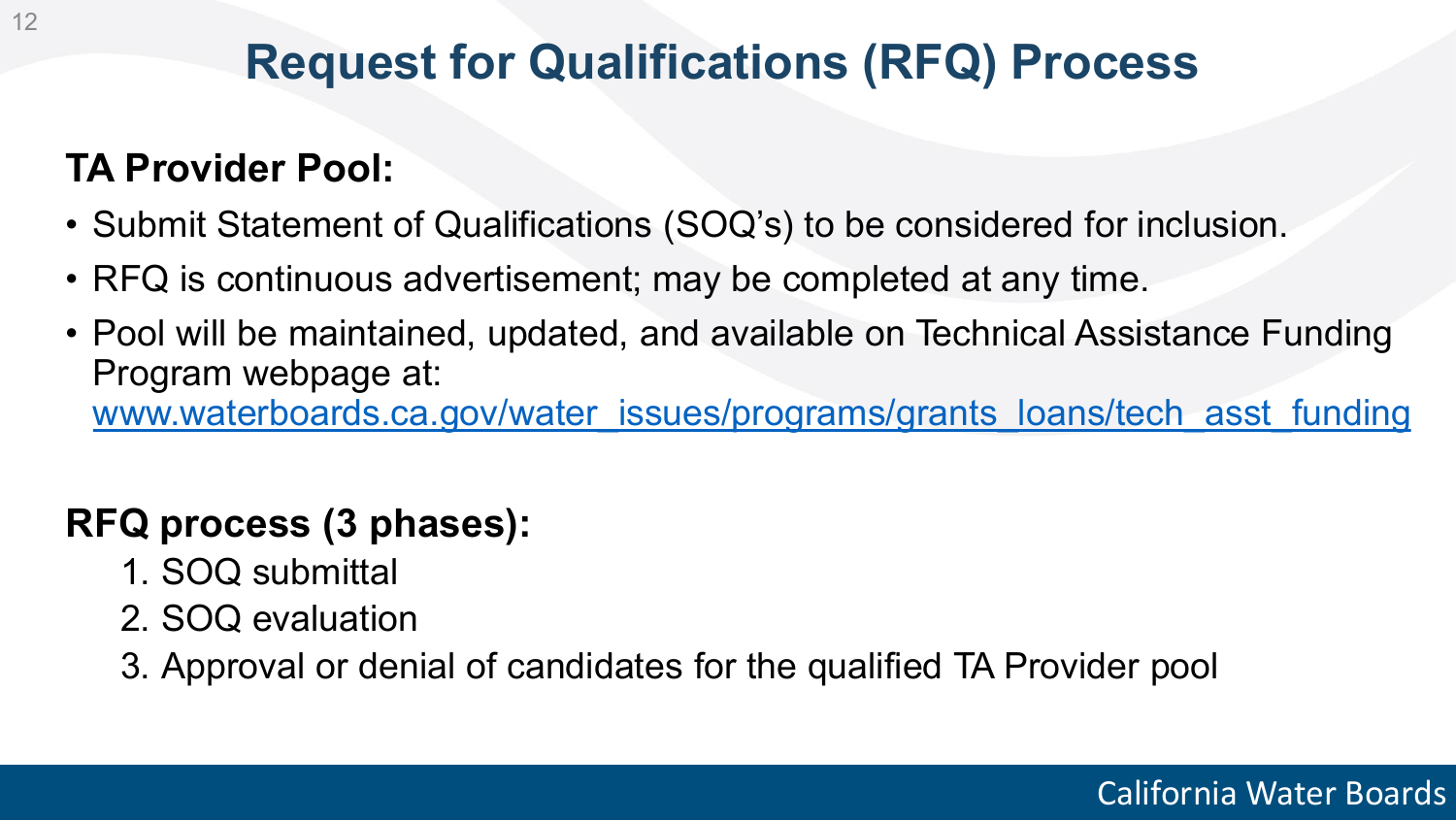# **Request for Qualifications Process (cont.)**

#### **PHASE 1: SOQ Submittal**

- SOQs evaluated on applicant's ability to provide TA to multiple water systems.
- Partnerships with larger entities encouraged.
- Demonstrate administrative, technical, operations, legal, managerial, and/or community engagement qualifications.
- Provide resumes of key staff and subcontractors that would perform work.
- Submit maximum 30 pages.
- Submit attention James Garrett at: [DFA-TARequest@waterboards.ca.gov](mailto:DFA-TARequest@waterboards.ca.gov)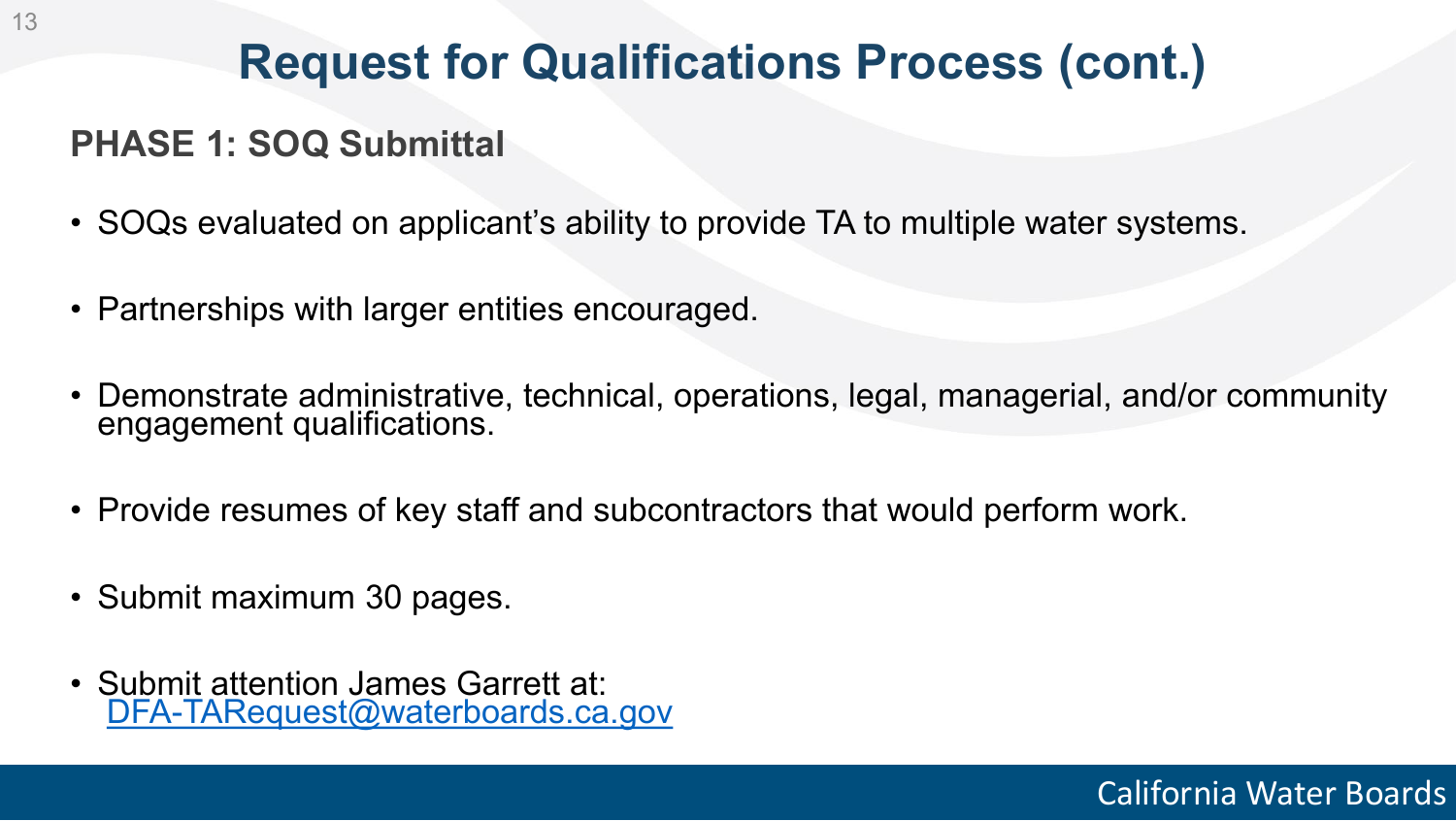# **Request for Qualifications Process (cont.)**

### **PHASE 2: SOQ Evaluation**

- Evaluation of administrative, technical, operational, legal, managerial, or community engagement categories.
- Additional criteria:
	- 1. Demonstrated knowledge and experience
	- 2. Number of systems assisted
	- 3. Demonstrated successful outcomes
	- 4. Demonstrated ability to provide TA to multiple water systems
	- 5. Demonstrated success in outreach and engagement
	- 6. Demonstrated experience working with DACs; multilingual communities; Black, Indigenous and communities of color; and under-resourced communities
	- 7. Demonstrated ability to establish equitable and inclusive community engagement
- Estimated 45-day evaluation and review period.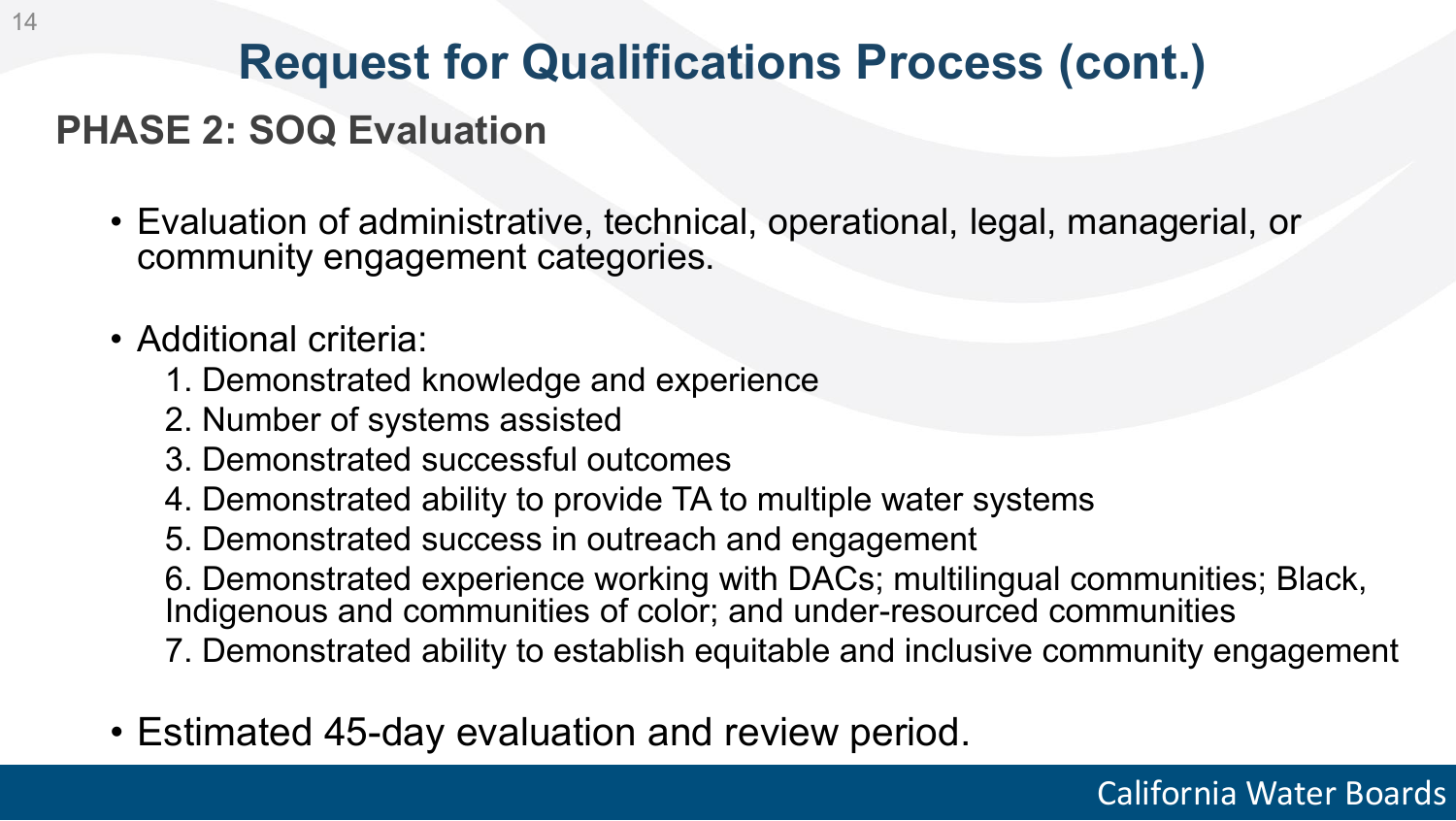# **Request for Qualifications Process (cont.)**

## **PHASE 3: SOQ Approval or Denial**

DFA will provide a letter with Acceptance or Denial.

### **If Accepted:**

15

- Added to pool for service categories and geographical area where serving.
- Placement to remain active for up to five years.

#### **Reasons for denial or pool removal:**

- 1) False or misleading information
- 2) Supplying inadequate services
- 3) Unresponsiveness and/or lacking timely completion of required tasks
- 4) Lack of transparency with or inadequate engagement of stakeholders
- 5) Not taking action required by SAFER Policy, FEP, or related guidance
- 6) Having current or pending Legal and/or enforcement actions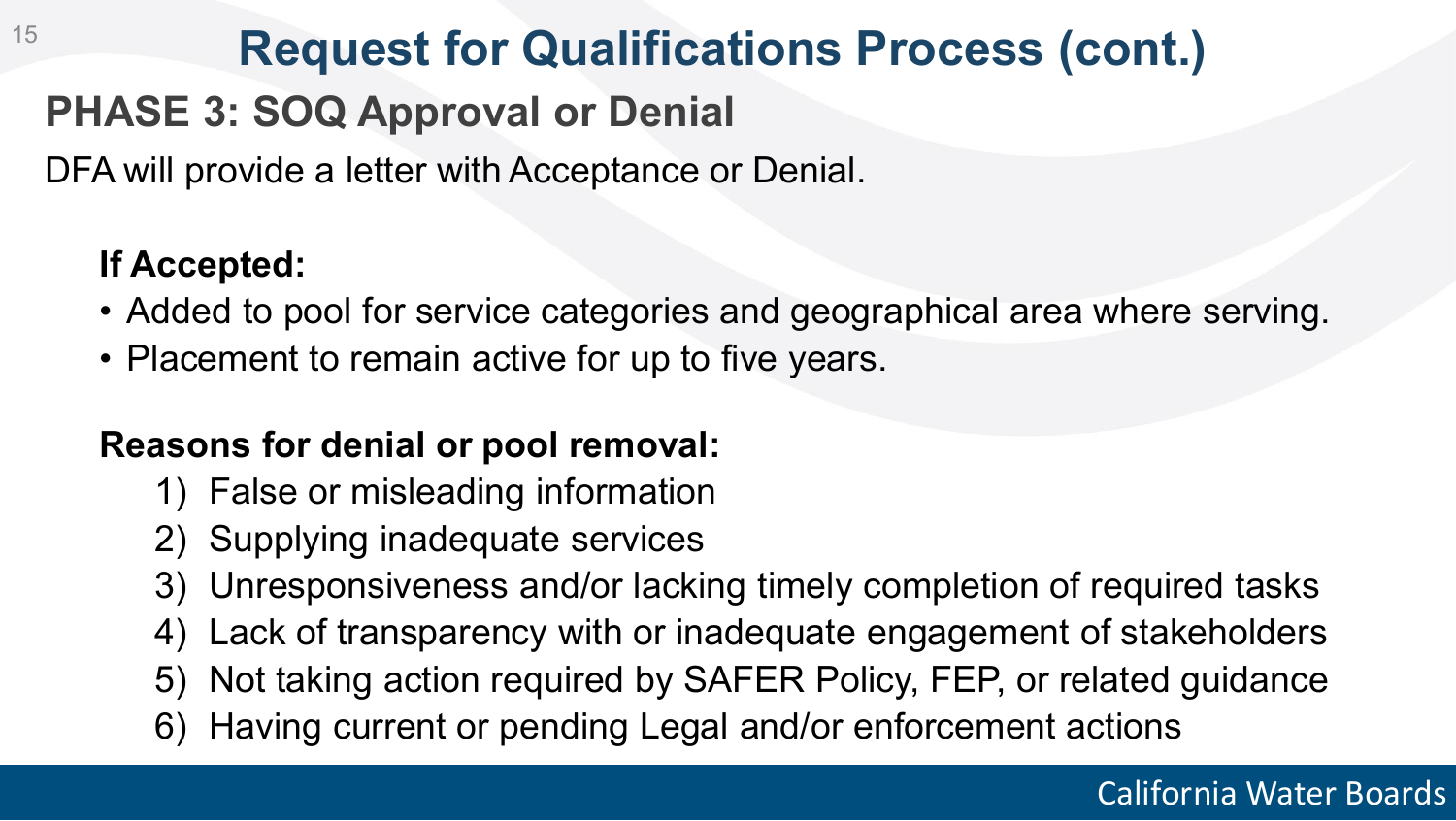# **Technical Assistance Funding Process and Timing**

- 1.Preliminary discussion(s) on service offerings, areas of need, and complete TA proposal submission
- 2.Preparation and execution of funding agreement
	- **Eligible, incurred costs may only be reimbursed after an agreement is executed.**
- 3.Referral of assistance requests (ARs) to specific or group of communities/water systems
- 4.Work plan development and approval
- 5.Work plan implementation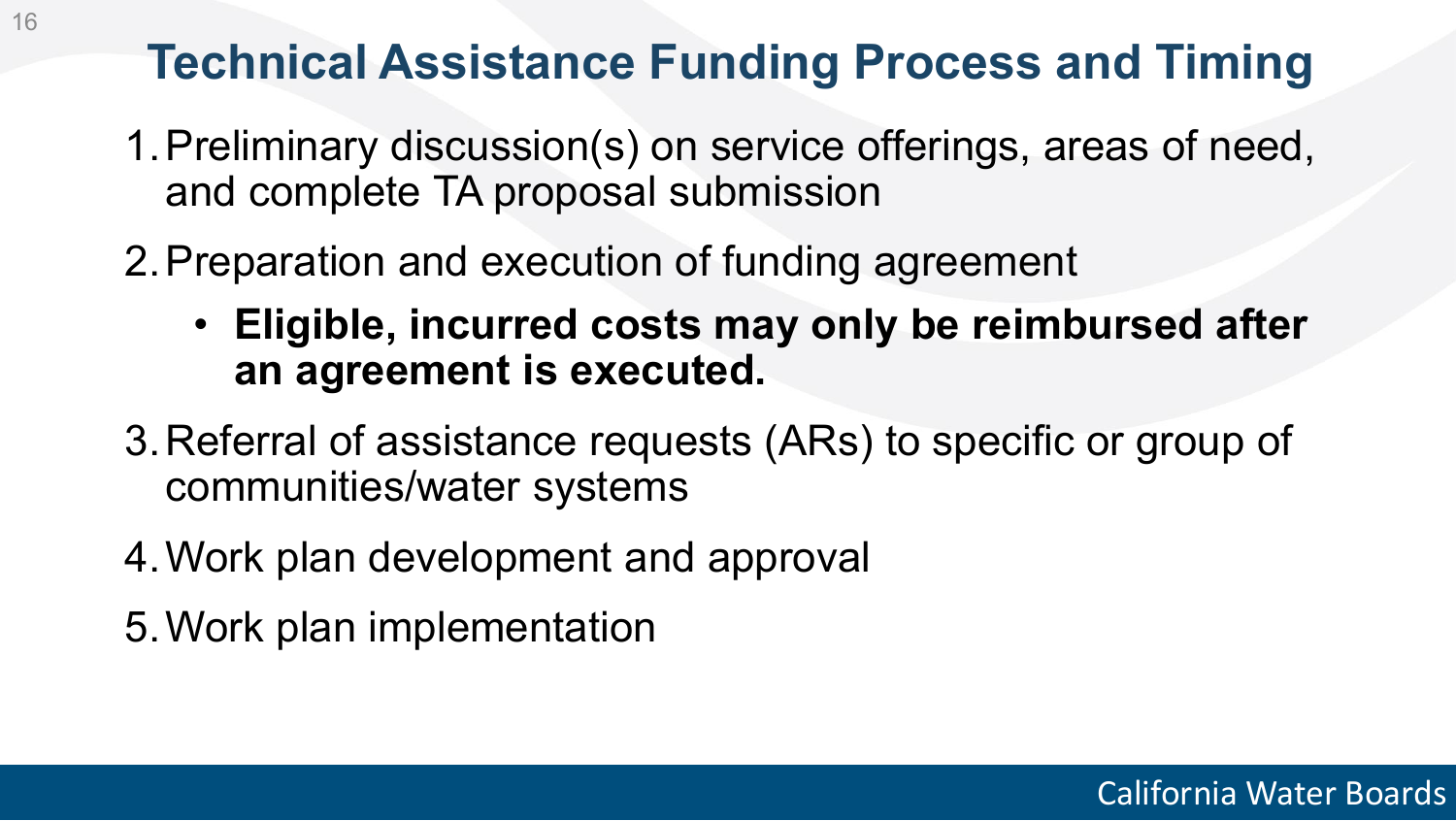## **General Program Requirements**

Qualified TA Providers receiving funding by the Water Board to provide TA services must meet the following program requirements:

- 1) Conflict of Interest
- 2) Confidentiality
- 3) Labor Code Compliance
- 4) Grants and Loans General Terms and Conditions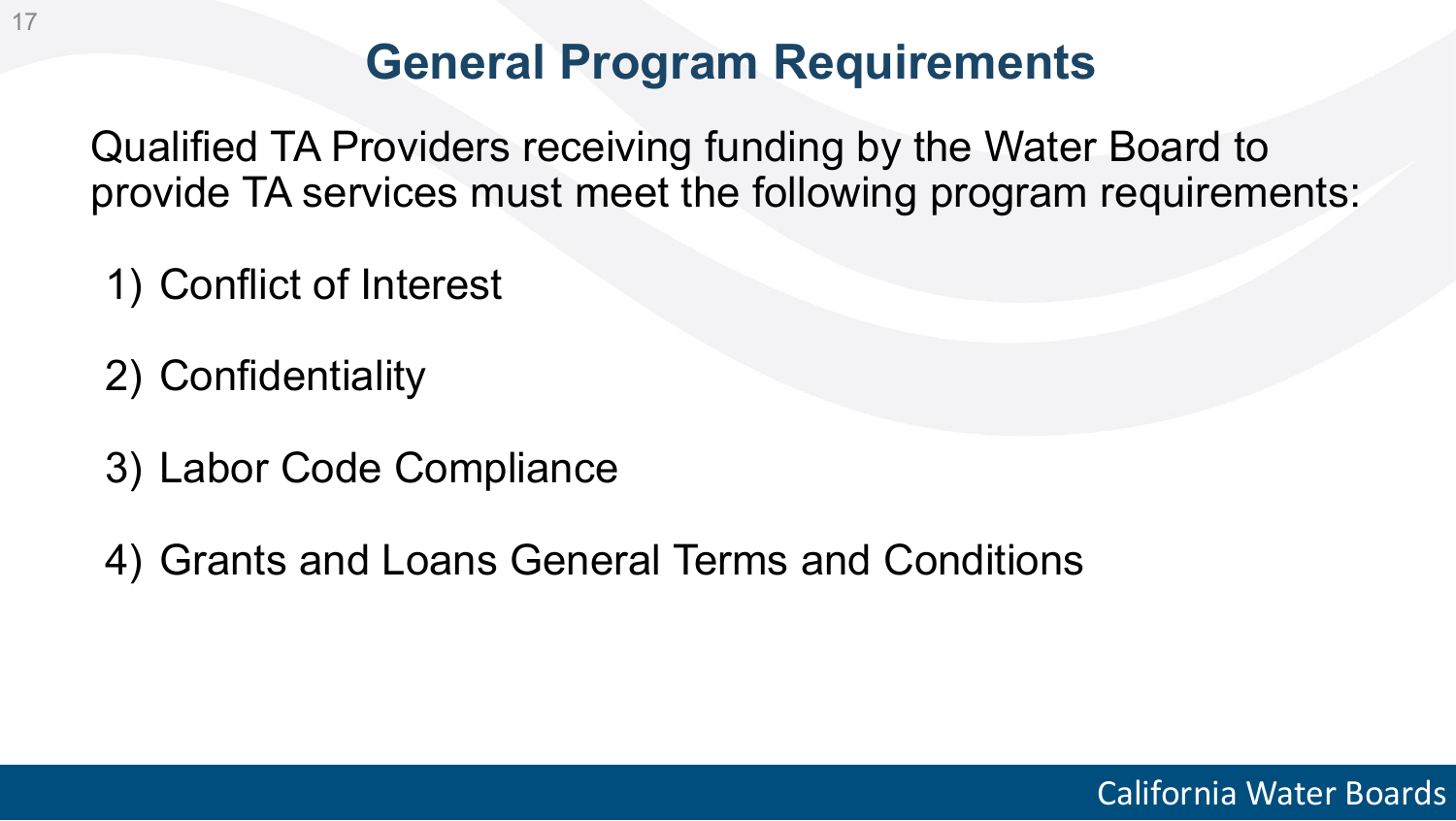# **SOQ Instructions**

- Submit a signed self-certification that:
	- 1. Information is being submitted by an authorized representative.
	- 2. Authorized representative is attesting to the truthfulness of the information.
- Demonstrate expected range of qualifications for each category and examples of tasks or services that may fall into each:
	- 1. Administrative
	- 2. Technical
	- 3. Operational
	- 4. Legal
	- 5. Managerial
	- 6. Community Engagement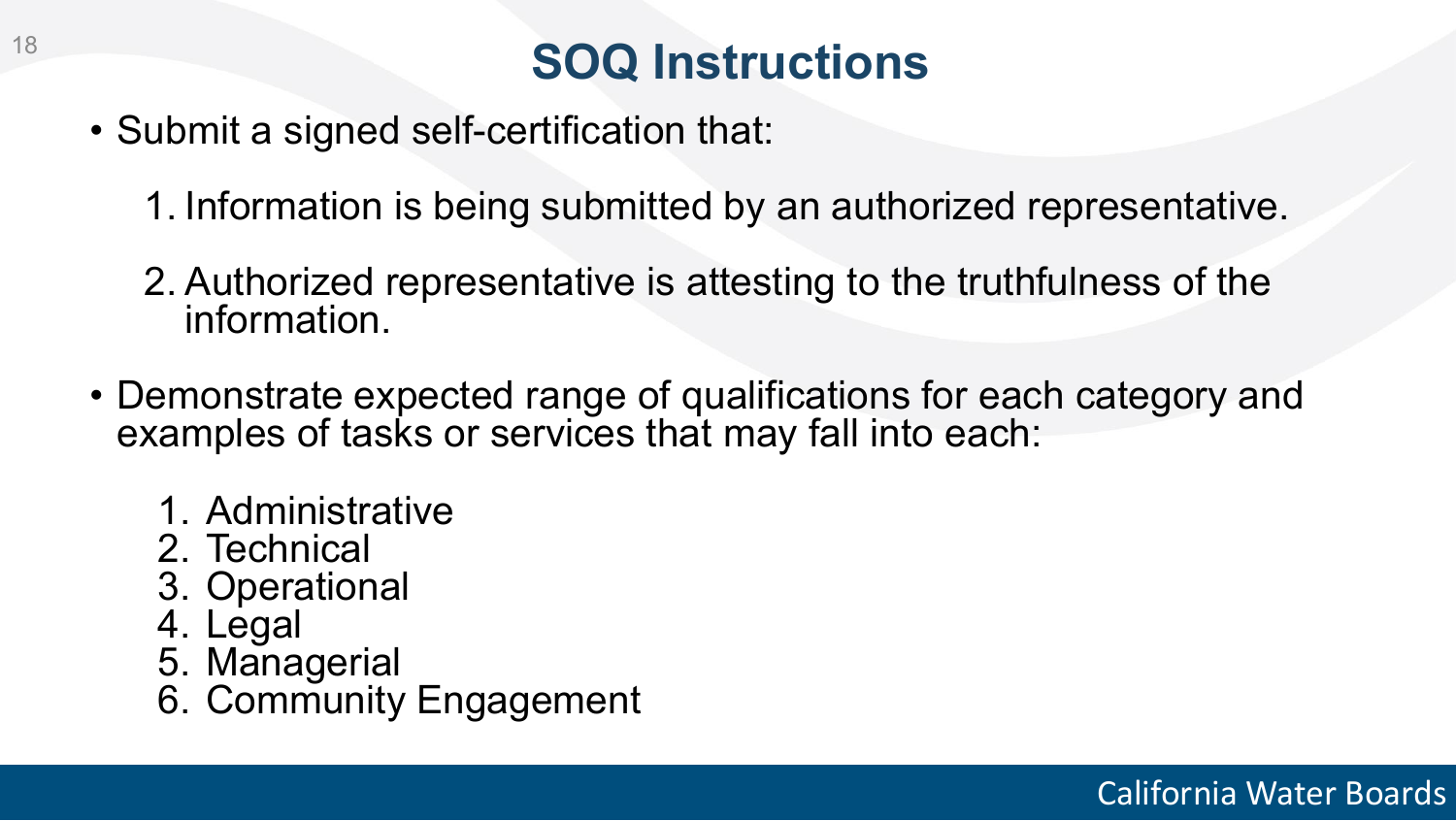# **SOQ Instructions (cont.)**

- Attach explanation for each relevant category
- Include duration of applicant's experience
- Provide applicable licenses
- Examples of successes in Black, Indigenous, and communities of color will strengthen submission
- Provide specific examples to evaluate competency: o Names of systems assisted, along with reference o Projects or systems with significant delays or challenges, and what was done to address them
- Describe other applicable tasks not listed on pgs. 9-12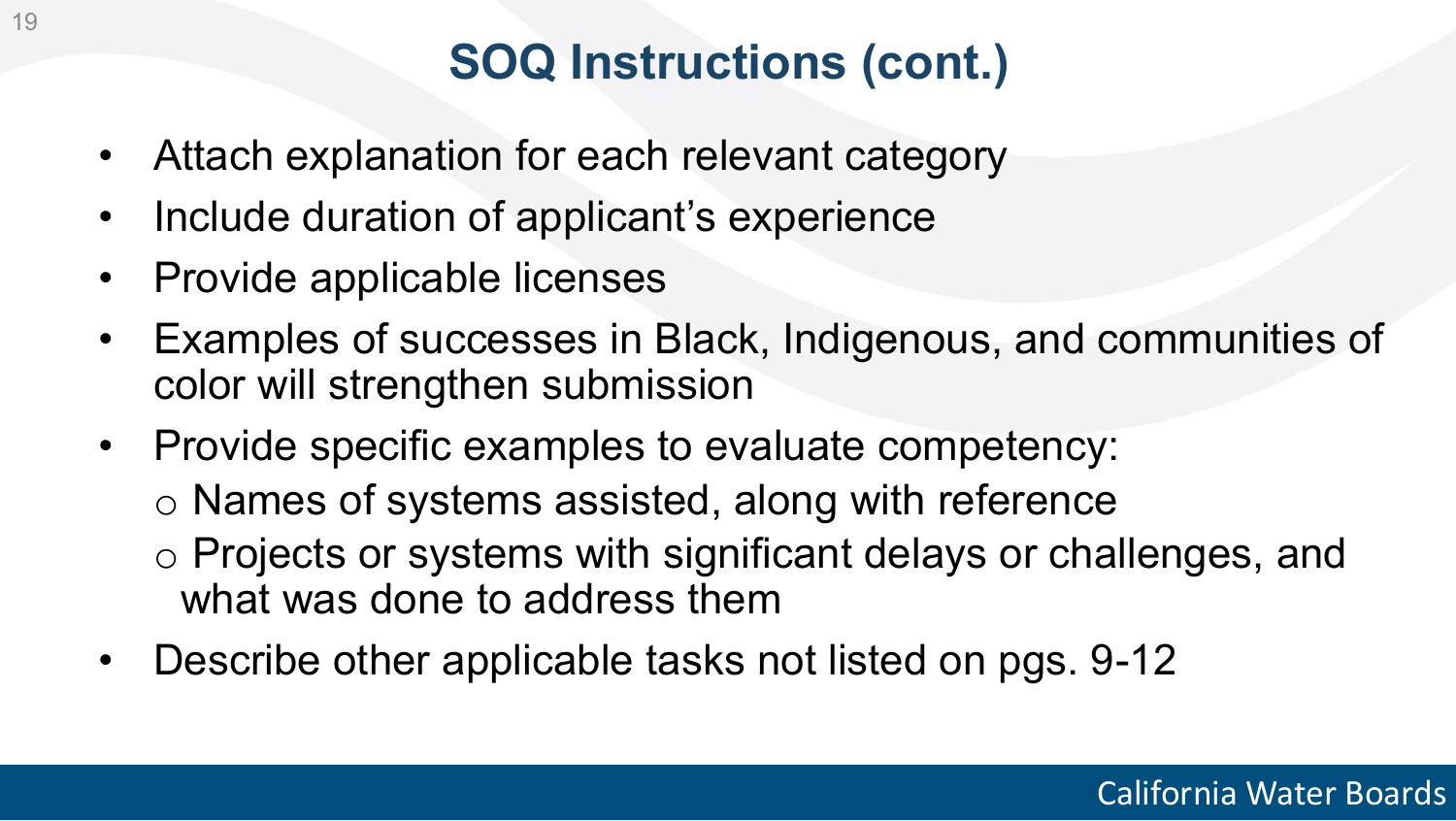# **SOQ Instructions (cont.)**

- If applicable, explain any adverse actions
- Identify area within California where you can provide services

#### **How to Submit:**

- Maximum 30 pages total
- Submit completed SOQ or Questions to:

James Garrett at: [DFA-TARequest@waterboards.ca.gov](mailto:DFA-TARequest@waterboards.ca.gov) (*preferred*)

State Water Resources Control Board, Division of Financial Assistance c/o James Garrett 1001 I Street Sacramento, CA 95814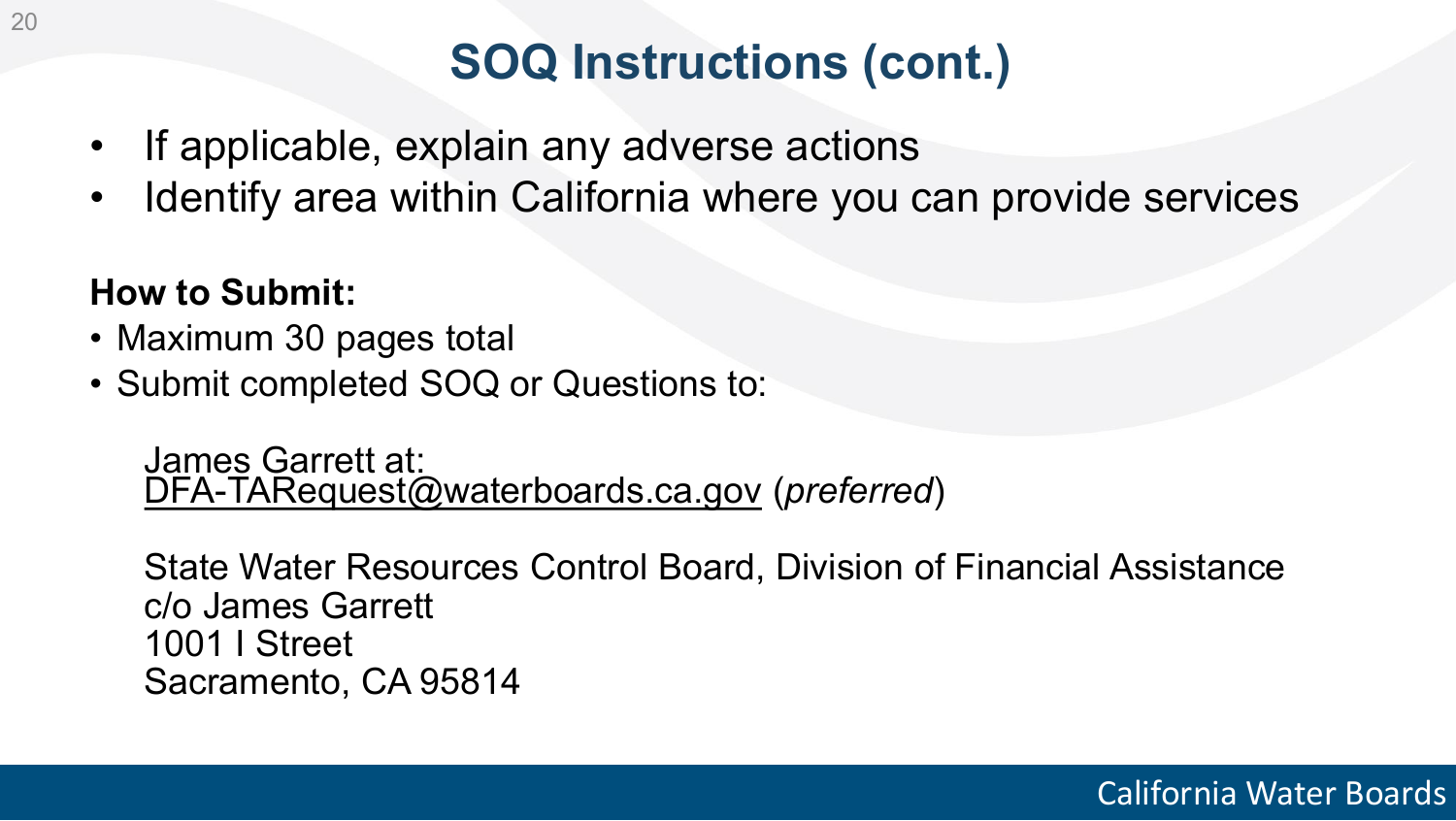# **Q1:**

## **What types of entities are eligible to be selected as TA Providers?**

Eligible Drinking Water TA Providers can include various entity types, including but not limited to non-profits, universities, individuals, and private consulting firms whom the State Water Board has determined are competent to assist a water system by providing administrative, technical, operational, legal, or managerial services.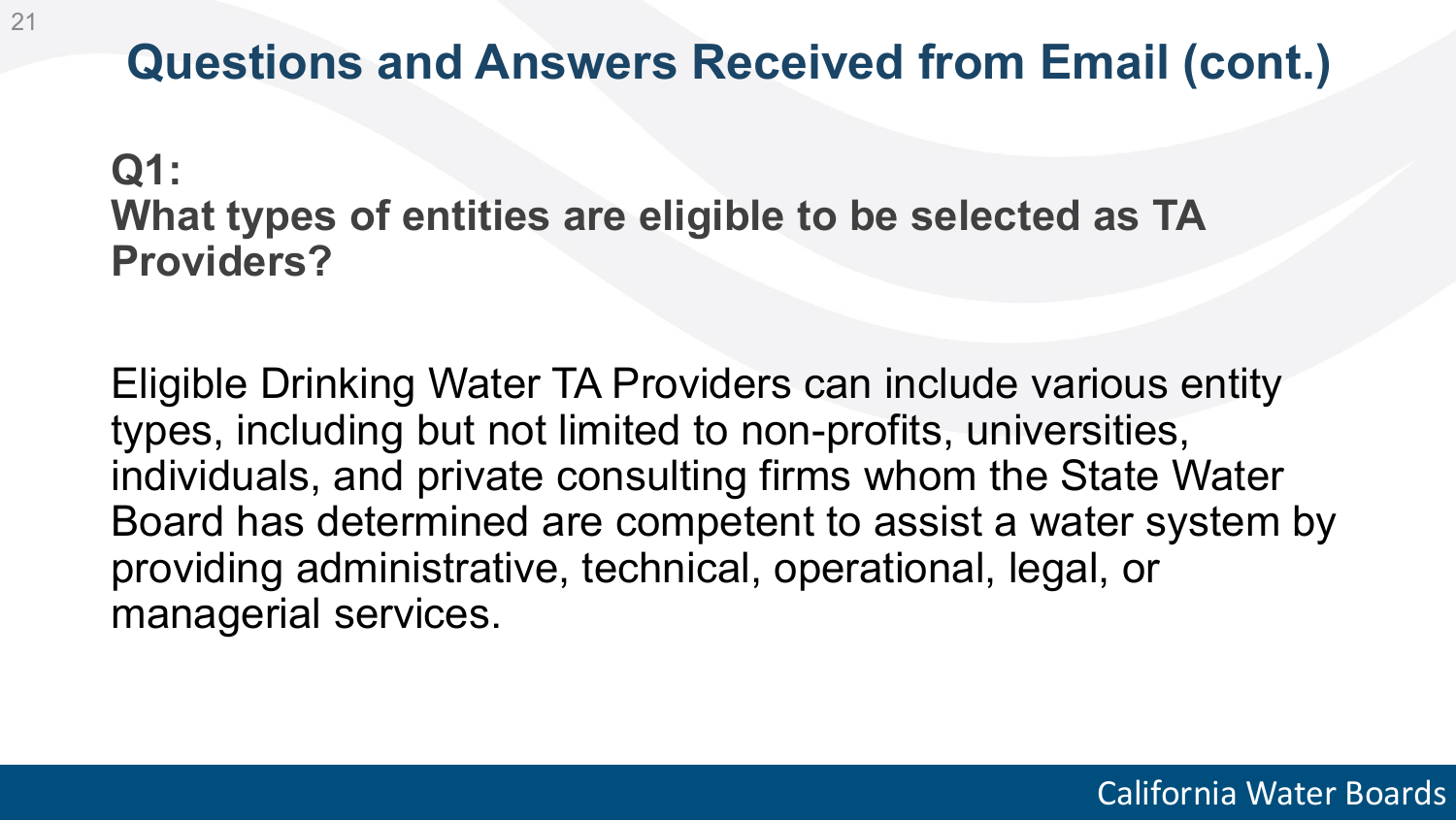## **Q2:**

**Can individuals work with other entities to form a team, joint venture, or partnership in order to offer a comprehensive suite of TA services?**

Yes. Interested entities are encouraged to pursue partnerships or subcontracts with other qualified individuals, consulting firms, or non-profits in order to provide a diverse set of tasks and services over a significant geographic area. Note that one lead entity will need to take the lead on submitting the SOQ and executing the funding agreement.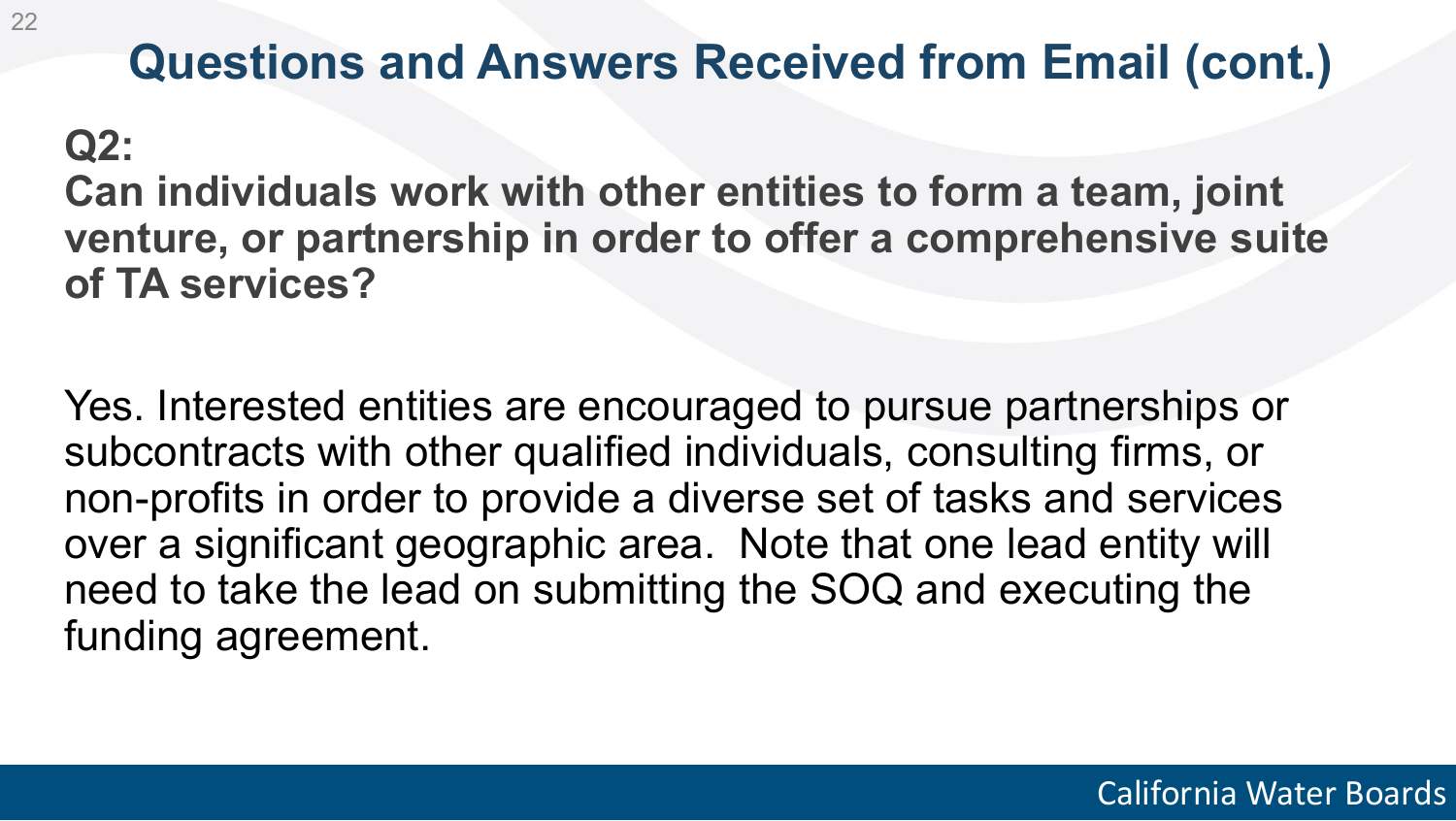## **Q3: What geographical locations have the largest need?**

The 2021 Public Water System Risk Assessment identified 1,483 small community water systems with <3,300 connections that are either failing, at-risk, or potentially at risk of failing located in all regions of the state.

The largest need is throughout the central valley and central coast regions, as well as Southern California.

There is a need to provide technical assistance to water systems throughout the State.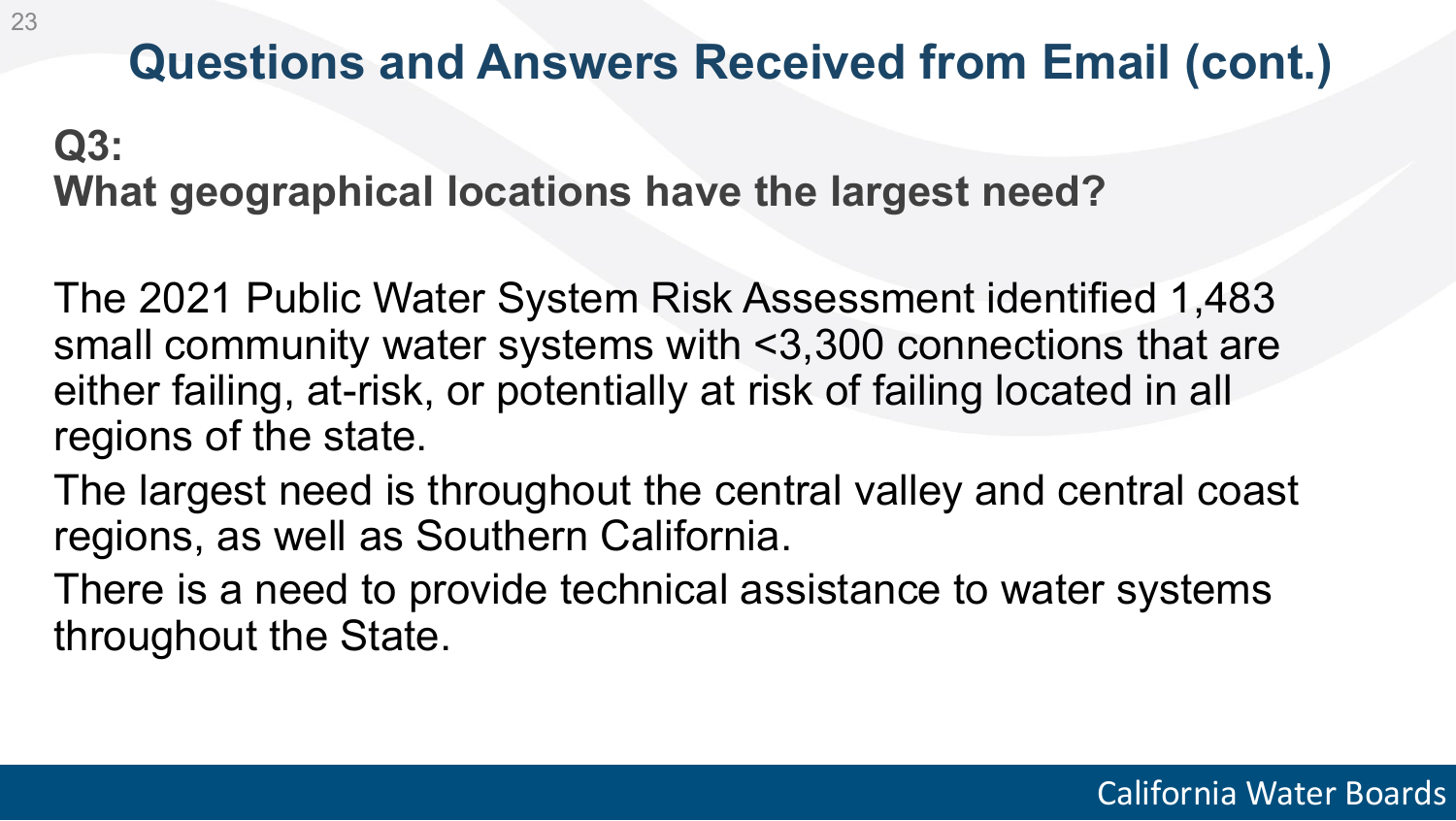**Q4: Under the six (6) TA service categories, is it acceptable to**  highlight sub-categories that a firm can complete if the **entirety of that category is not applicable?** 

Yes. An applicant may demonstrate their qualifications in one or more of the six service categories (i.e., need not be qualified across all six areas).

Applicants may also describe other applicable tasks related to the six categories that are not listed in the guidelines. If the applicant is proposing to subcontract categories or tasks, that should be clearly indicated. Providing examples of subcontracting processes will support the application.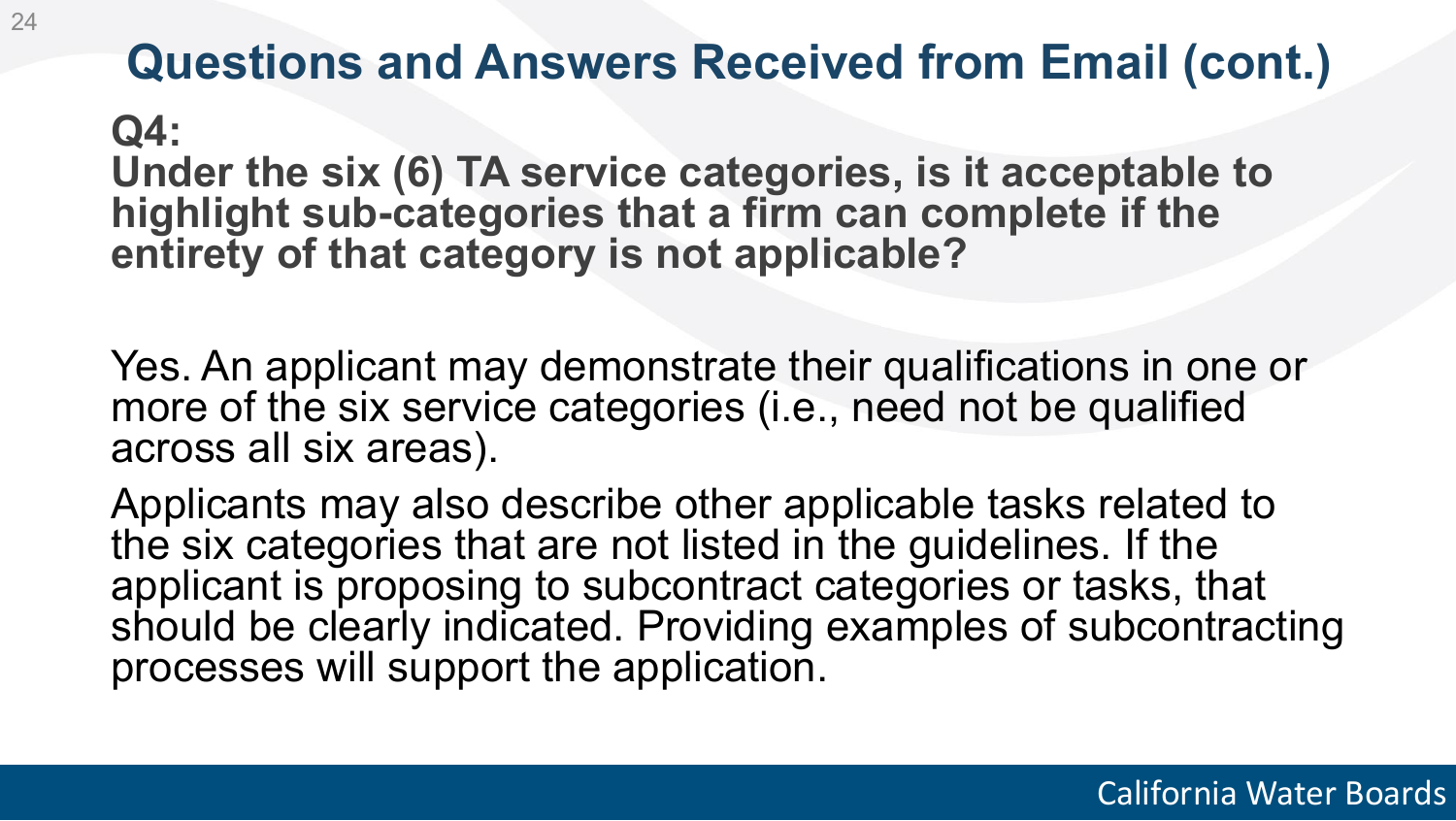## **Q5:**

25

## **Can an applicant submit longer resumes of key staff members as an attachment to the SOQ rather than within the maximum 30 page total for the SOQ submittal?**

Yes. You should include a brief resume within the SOQ (e.g., a couple sentences per person) of key staff members, but it is acceptable to include longer staff resumes (1 or more pages per person) as an attachment that does not count towards the 30-page total.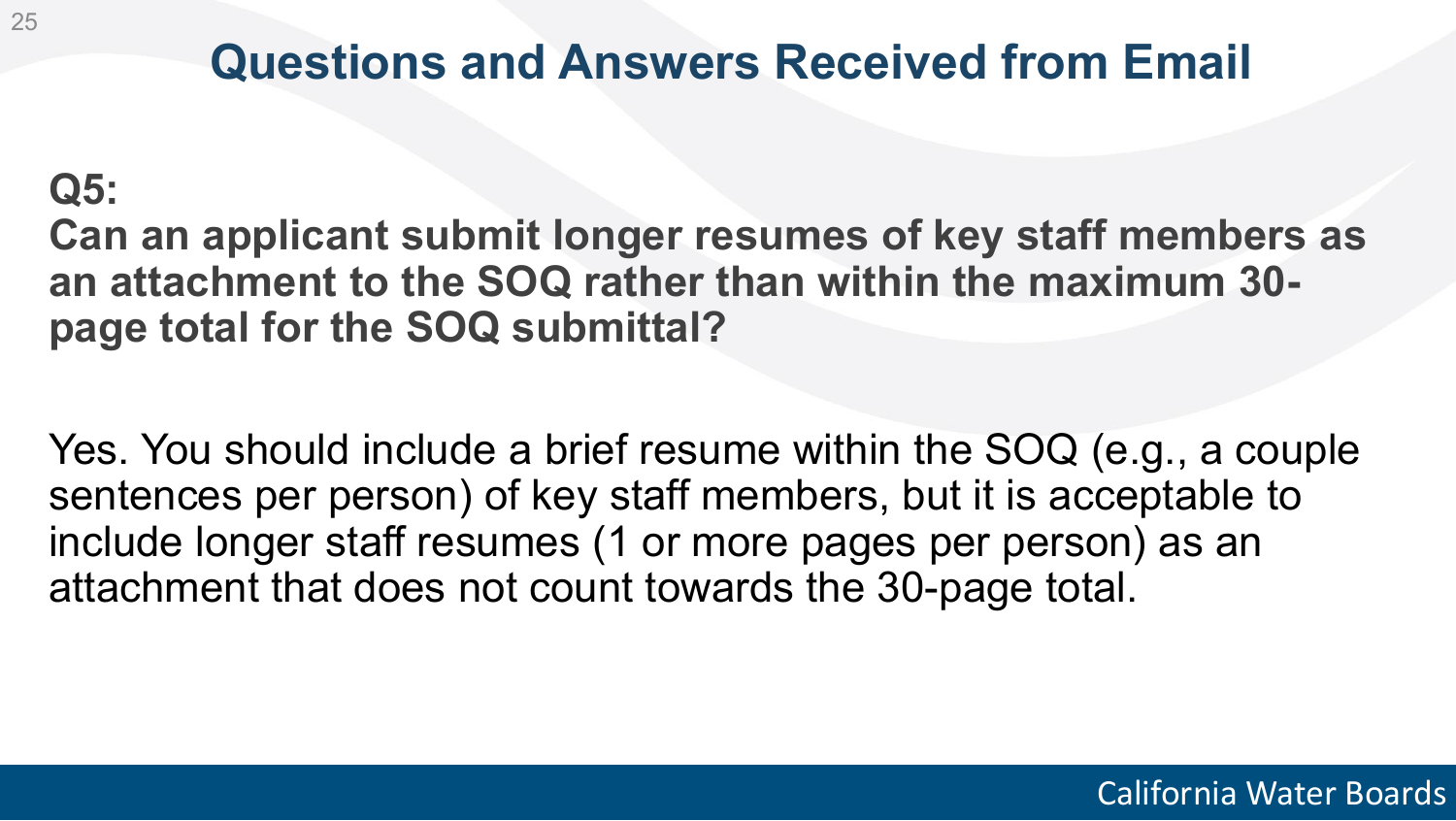### **Q6:**

**If there are concerns that arise with respect to the Grants and Loans General Terms and Conditions, should those be addressed in the SOQ response?**

These conditions are included in all funding agreements with the DFA and must be accepted as written. All applicants must comply with DFA's standard contract language for general terms and conditions for grants available at:

[www.waterboards.ca.gov/water\\_issues/programs/grants\\_loans/docs/gtc\\_2019\\_nov.pdf](http://www.waterboards.ca.gov/water_issues/programs/grants_loans/docs/gtc_2019_nov.pdf)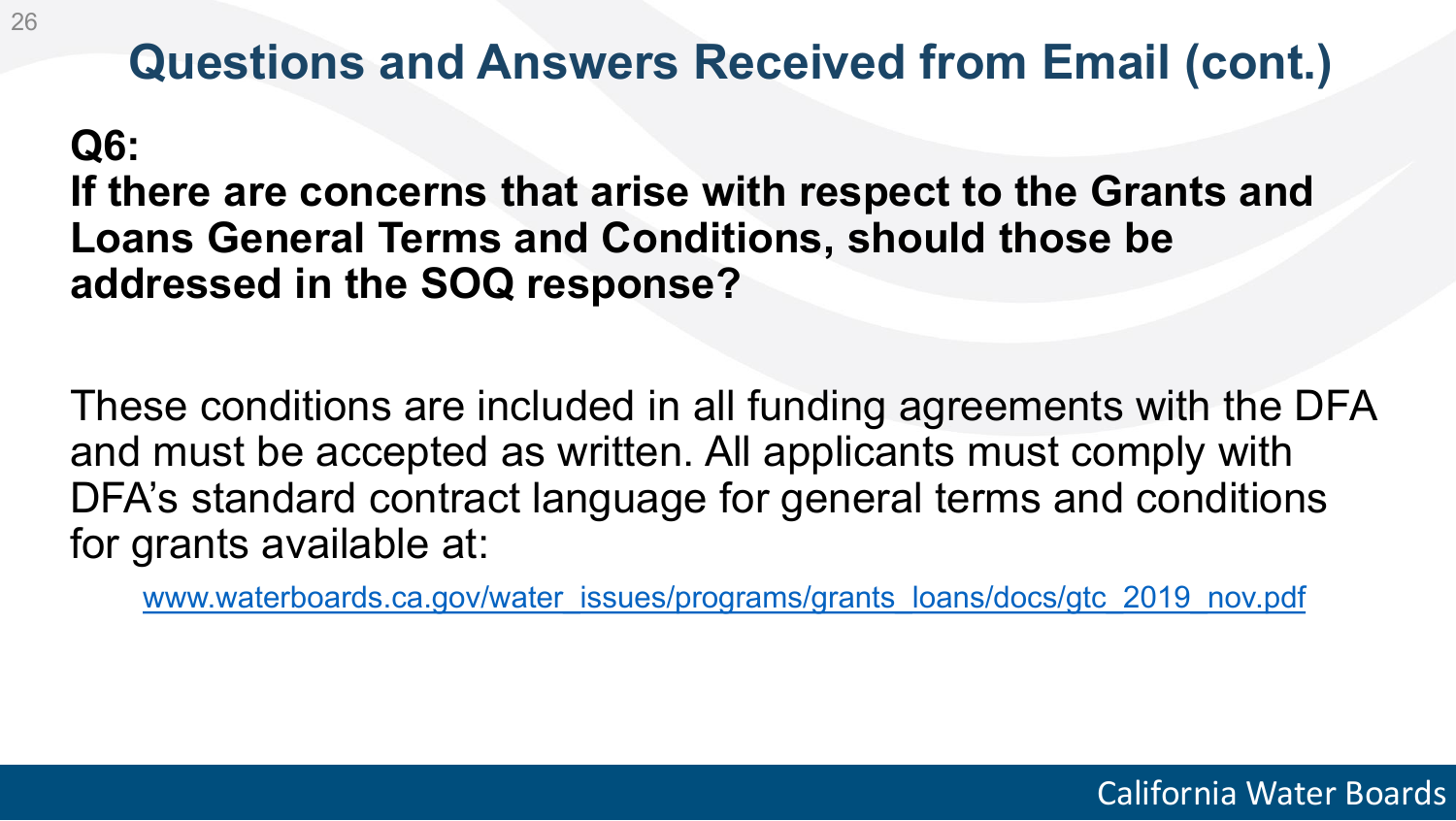#### **Q7:**

**If an entity is selected, what is the process for being assigned to work on specific systems? How is the referral process handled? Is this a competitive process or simply by assignment?**

Assistance Requests (AR) for TA are accepted on a continuous basis, non-competitive process. Upon AR receipt, DFA staff will review for eligibility and assign to an appropriate TA provider. If the AR is assigned to a TA Provider, the TA Provider will schedule a kick-off meeting as needed with the DFA Project Manager, the TA Recipient, regulatory staff, and other stakeholders. Following the kick-off meeting, the TA Provider will submit a work plan, detailing a system specific scope, for DFA approval.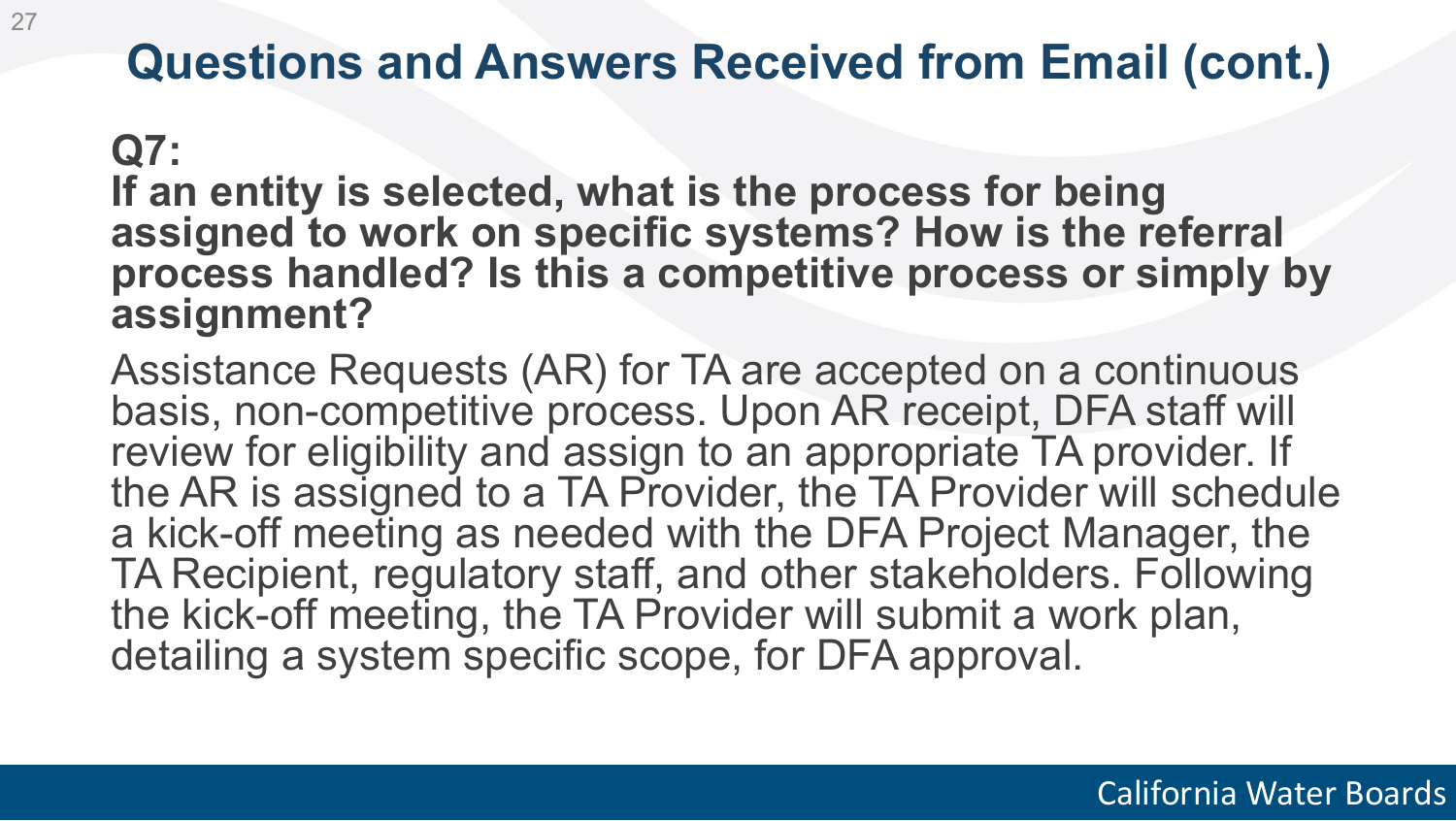**Q8: May interested TA providers apply now?** 

Yes. The TA Provider Request for Qualifications (RFQ) is available now and is a continuous advertisement. The State Water Board will be continuously accepting SOQs. Applicants may submit at any time.